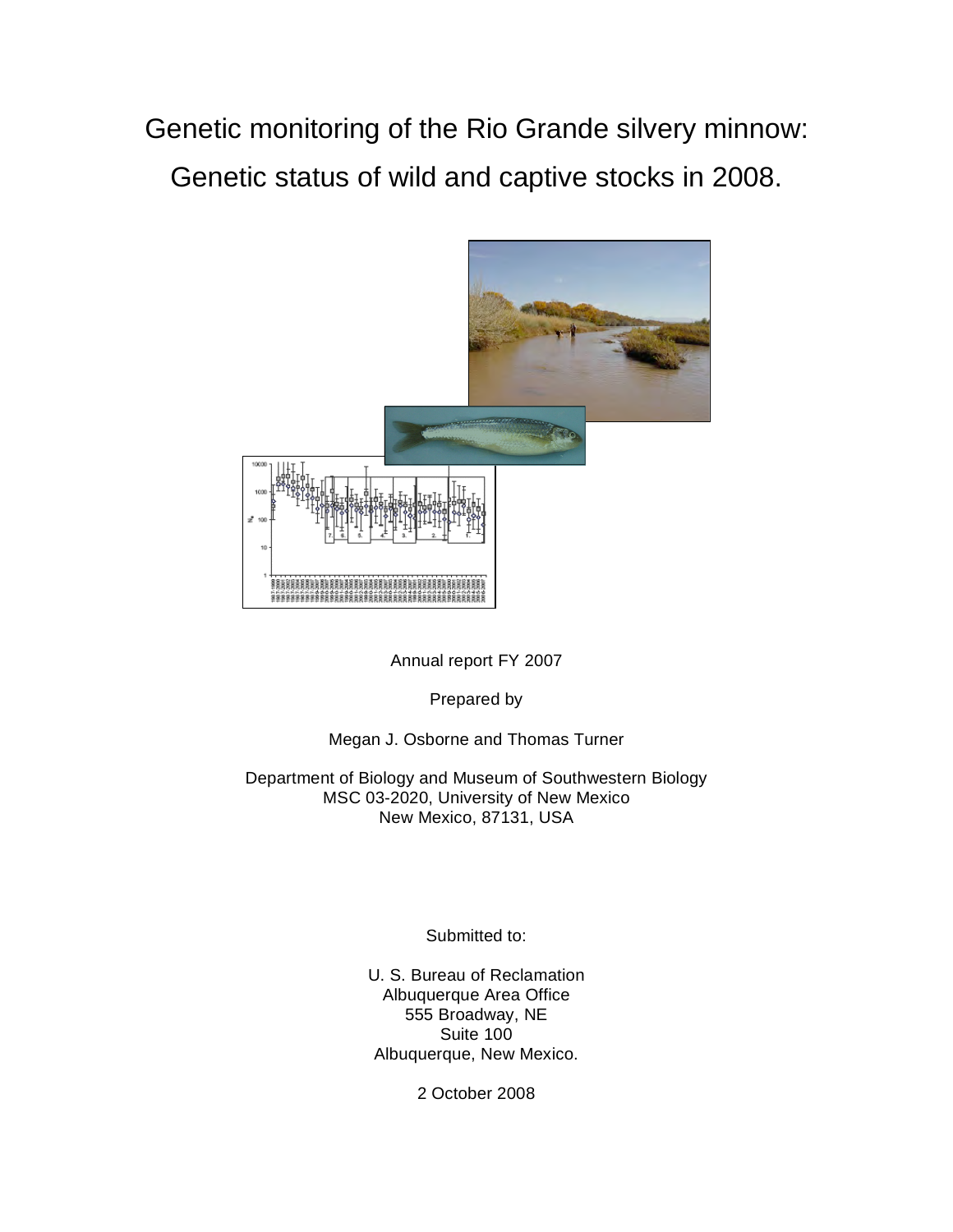# **Executive Summary**

Genetic monitoring is defined as collection of two or more temporally-spaced genetic samples from the same population. Temporal sampling allows measurement of changes to various metrics of genetic diversity including allelic richness, heterozygosity, and genetically effective population size (*Ne*) in contemporary focal populations. This data can be used to track the genetic health of the population and to track impacts of management activities. In addition ecological causes of changes to genetic diversity can be assessed. Genetic monitoring of the Rio Grande silvery minnow using nuclear microsatellites and mitochondrial DNA commenced in 1999 and has continued annually since this time. Here we report on the genetic status of wild and captive stocks of Rio Grande silvery minnow in 2008. In 2008 we sampled 479 wild fish, 50 progeny of captive spawning conducted at Dexter National Fish Hatchery and Technology Center, and 100 fish reared from wild-caught eggs collected from the Rio Grande in 2006. These fish are representatives of the fish that were repatriated to the middle Rio Grande in spring and fall 2007.

## **Major Findings for 2008 are:**

- **(1)** Microsatellite gene diversity and heterozygosity increased from values recorded in 2007 but were lower than those observed between 2005 and 2006. Microsatellite allelic richness in 2007 and 2008 was higher than in previous years. Mitochondrial diversity (*h*) of wild Rio Grande silvery minnow was similar to that recorded in 2007 but lower than observed between 2004 and 2006. More mitochondrial haplotypes were identified in 2008 than in prior years. Mitochondrial DNA haplotype frequencies were very similar to 2007 frequencies.
- **(2)** Genetic effective size estimated from mitochondrial DNA haploptye frequencies was higher for the 2007-2008 comparison than for the previous period (2006-2007). The harmonic mean effective size for comparisons from 1999-2008 was 902 (pseudomaximum likelihood - MLNE) and 339 (temporal) compared to 211 (MLNE) and 62 (temporal) (1999-2007).
- **(3)** Variance effective population size  $(N_{eV})$  calculated from microsatellite DNA allele frequencies was lower in 2008 than in 2007. This trend was apparent when either the temporal method or MLNE was used to estimate effective population size.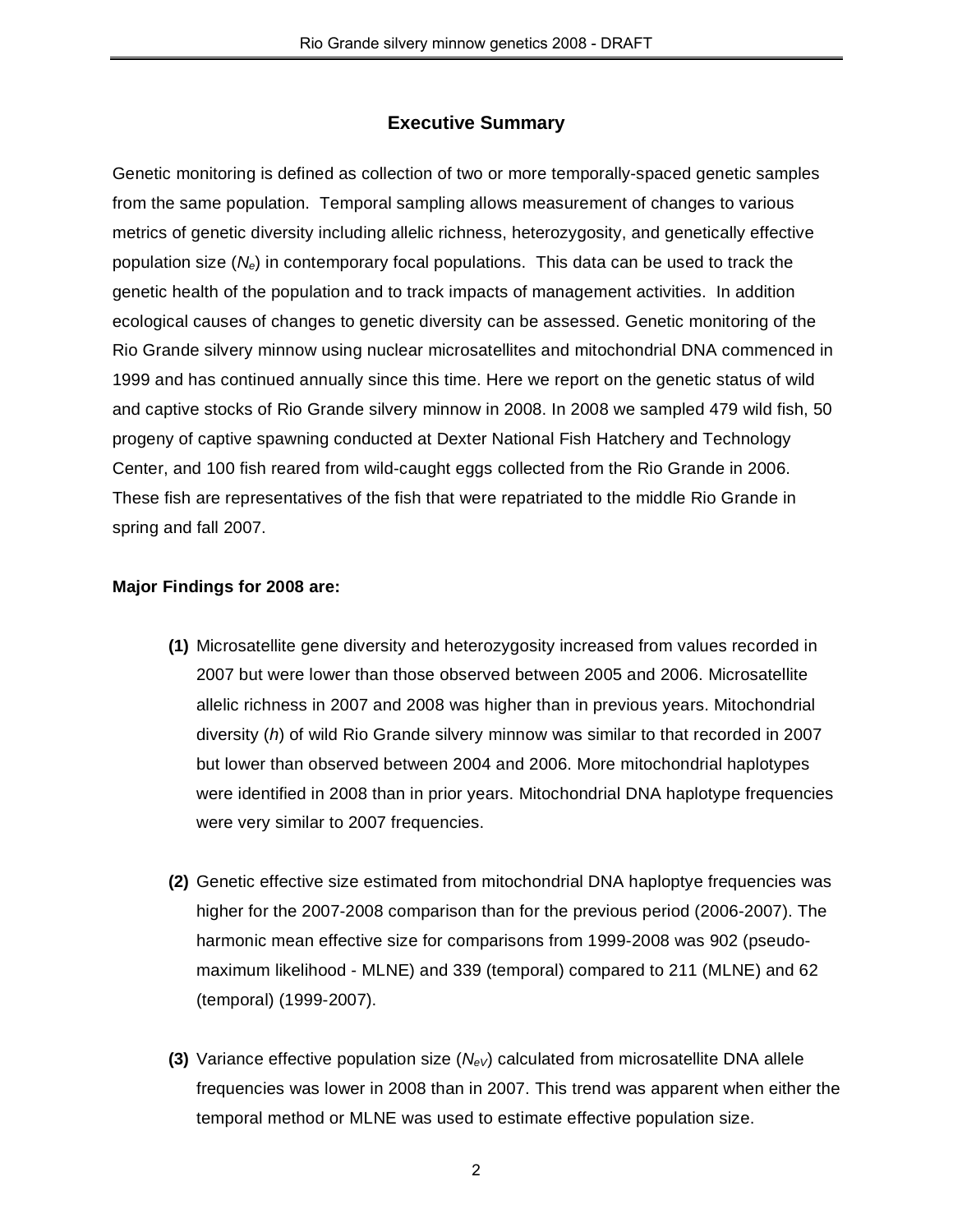- **(4)** Captive fish reared from wild-caught eggs (collected in 2006 and released in 2007) had comparable or higher levels of microsatellite diversity and heterozygosity than previous collections of wild-caught eggs. Higher levels of diversity in these wildcaught eggs may be explained by the fact that they are the progeny of fish that spawned in 2005 when the population increased by orders of magnitude. Around 100,000 fish were released in the fall and spring prior to spawning in 2005. In addition, 180,000 captive silvery minnow were released prior to spawning in 2006 and these were genetically quite diverse. Mitochondrial gene diversity was lower however and fewer haplotypes were detected than in stocks reared from eggs collected between 2001 and 2003. Mitochondrial and microsatellite gene diversity was comparable to the source population (wild 2006) whilst allelic richness was marginally lower.
- **(5)** A single lot of progeny from captive spawning was released and therefore genotyped in 2008. Genetic diversity and heterozygosity were comparable to wild stocks but allelic richness was marginally lower. The same trends were apparent for mitochondrial DNA.
- **(3)** In 2008 genetic diversity measures was similar among the three river reaches (Angostura, Isleta and San Acacia). Pairwise  $F<sub>STs</sub>$ , calculated using microsatellite allele frequency data, revealed significant divergence among samples collected from different localities in 2008. Allelic richness increased in all reaches compared to 2007. Heterozygosity decreased in the Angostura reach but increased in both the Isleta and San Acacia reaches.

## **Introduction**

Conservation geneticists have recently focused considerable attention on *genetic monitoring* as a potentially powerful tool to reveal connections between demographic and genetic processes in contemporary populations over relevant (i.e., short and contemporaneous) time scales (special issue of the journal *Molecular Ecology*, and a review in *Trends in Ecology and Evolution,* Swartz *et al.* 2007). We follow Swartz *et al*. (2007) and define genetic monitoring as the case where two or more temporally-spaced genetic samples are taken from the same population. Incorporation of temporal sampling offers the advantage of measuring changes in commonly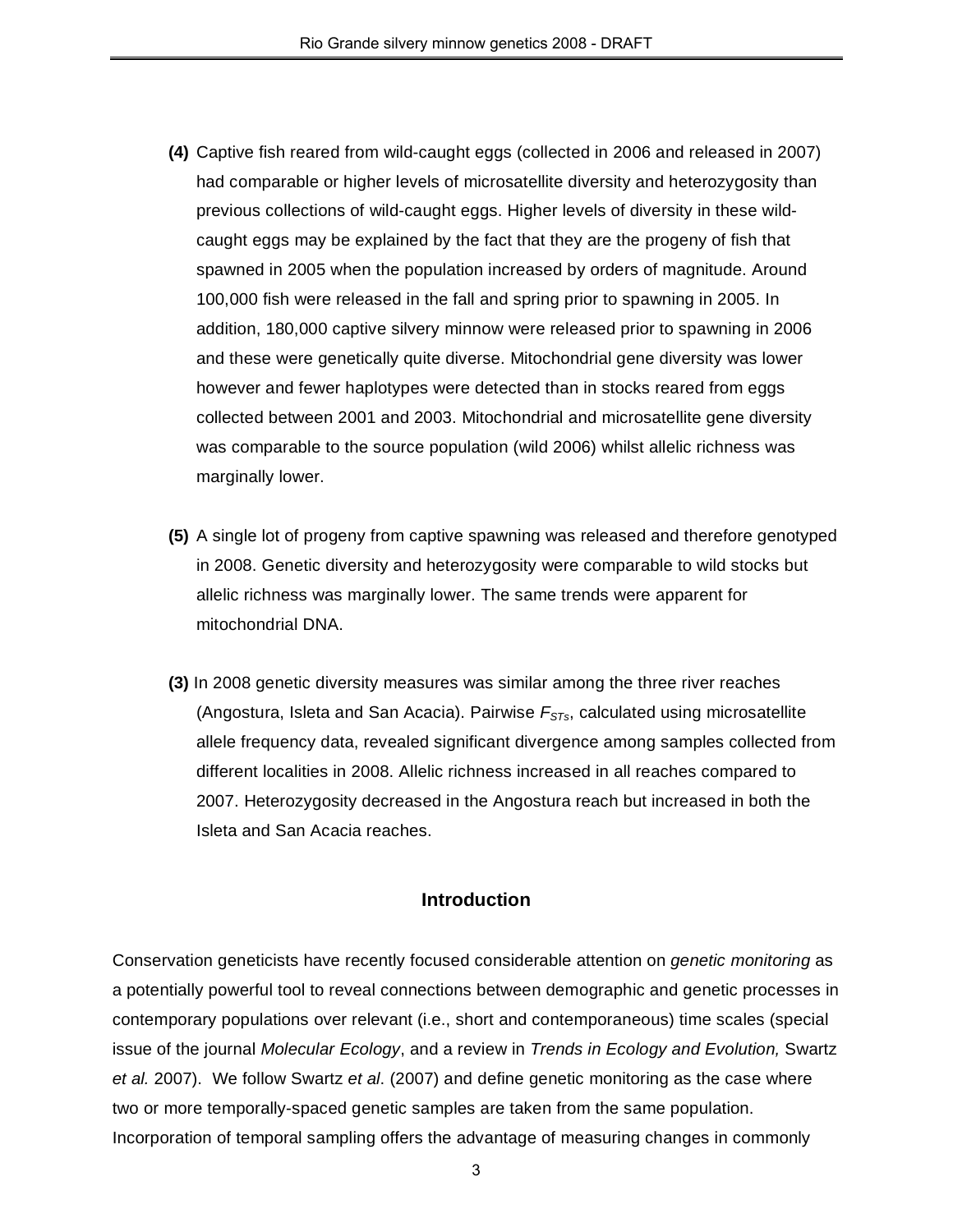used metrics of genetic diversity such as allelic richness, heterozygosity, and genetically effective population size (*Ne*) in contemporary focal populations. Rates of genetic and demographic change are intimately linked (Avise 2000), so it is theoretically possible to relate genetic data and metrics to recovery benchmarks like the minimum number of individuals required to stem loss of diversity.

In 1999, we began a genetic monitoring program of the Rio Grande silvery minnow, *Hybognathus amarus* (Girard 1856), five years after the species was listed as federally endangered under the ESA because of precipitous declines in abundance and geographic range size (Federal Register 1994). This genetic monitoring program has continued annually since 1999. During this time the wild population of Rio Grande silvery minnow has undergone dramatic fluctuations (order of magnitude increases and decreases) in abundance (Dudley and Platania 2008). Large declines in abundance are likely accompanied by reductions in genetic effective size that results in accelerated loss of genetic diversity through increases in genetic drift between generations. The rate at which diversity is lost is directly proportional to the genetic effective size of the population. Genetic effective size is defined as the number of individuals that successfully contribute genes to subsequent generation. In most species  $N_e$  is smaller than the actual number of individuals in a population however in wild population of Rio Grande silvery minnow we have shown that  $N_{eV}$  is orders of magnitude less than the census size (Alò and Turner 2005; Turner and Osborne 2005, 2006).

In this report, we focus on genetic analysis of the wild and captive stocks of Rio Grande silvery minnow in 2008. We place these results into context by examining temporal trends in genetic metrics from a dataset that spans more than a decade. These data provide unique insight into trends in genetic diversity, causes of loss of diversity, and genetic effects of repatriation of hatchery-reared fishes; all of which are major issues with regard to continued persistence and recovery of this species in the wild.

## **Methods**

## *Sampling- Rio Grande Population*

Rio Grande silvery minnows were sampled in the Rio Grande annually from 1999 to 2008 (between December and April – just prior to reproduction). In addition, 43 individuals used in a previous allozyme study of *Hybognathus* and stored in the Museum of Southwestern Biology Division of Genomic Resources (Cook *et al*. 1992 - referred to as 1987 sample) were genotyped. Throughout this study we use the term 'wild' to refer to unmarked fish sampled directly from the Rio Grande. 'Wild' fish may have parents that were wild or bred/reared in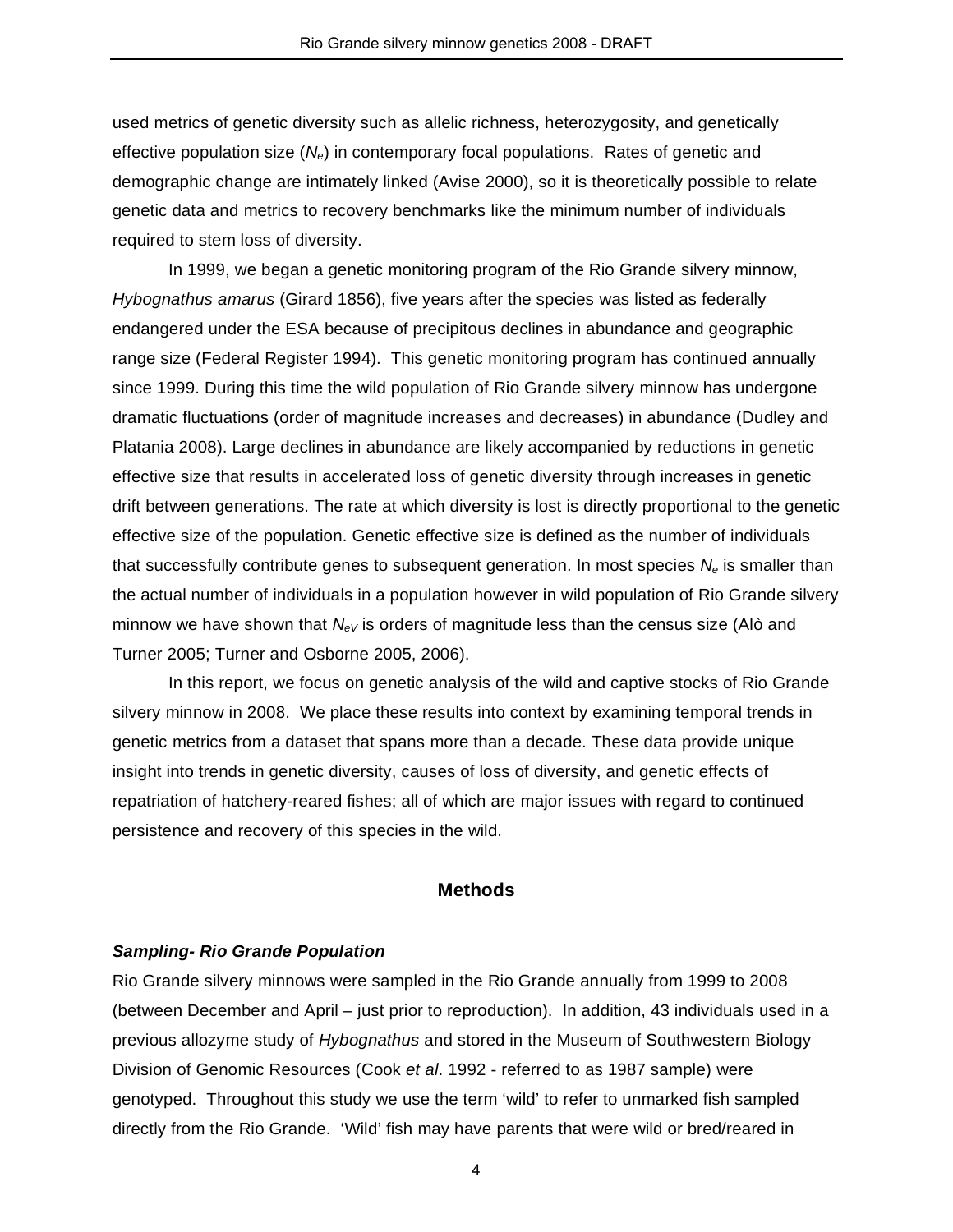**Table 1.** Sample sizes, collection localities on the Rio Grande, river reaches and wild 2008 samples.

| <b>River Reach</b> | Locality                | Sample size |
|--------------------|-------------------------|-------------|
|                    |                         |             |
| Angostura          | Sandia                  | 59          |
| Angostura          | Lomitas Negras          | 42          |
| Angostura          | Dixon Rd                | 4           |
| Angostura          | Atrisco                 | 55          |
| Isleta             | Alejandro Drain         | 37          |
| Isleta             | Los Lunas Nth Hwy 6     | 53          |
| Isleta             | Below Isleta DD         | 63          |
| Isleta             | Jarales                 | 35          |
|                    | 1.5 mile downstream San |             |
| San Acacia         | Acacia Diversion Dam    | 66          |
| San Acacia         | NE Socorro              | 53          |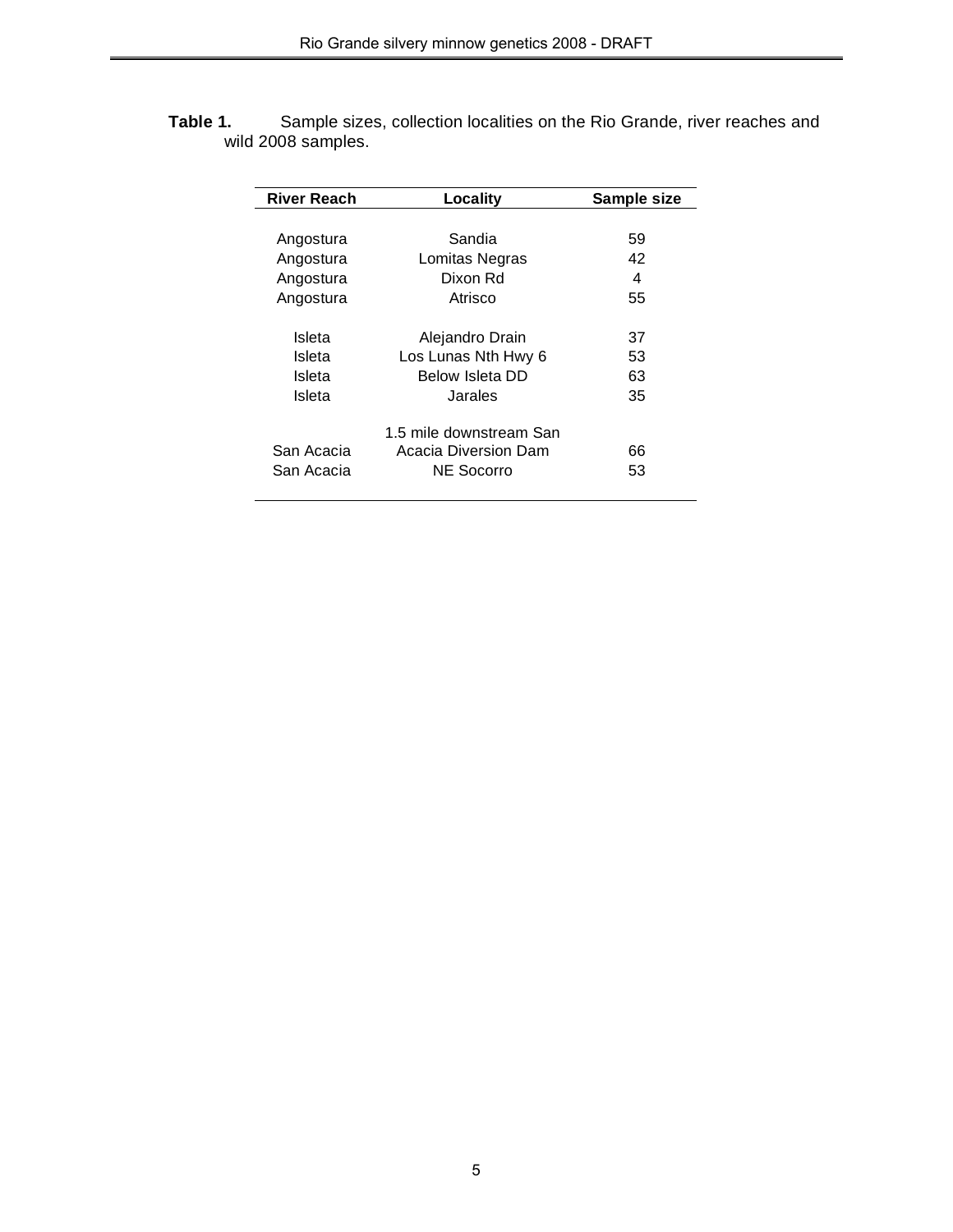captivity, but were hatched in the Rio Grande. Collections were made throughout the current distribution of Rio Grande silvery minnow that extends from Cochiti reservoir to Elephant Butte reservoir in New Mexico. Sampling was not conducted in the Cochiti reach where the Rio Grande silvery minnow is considered rare (Bestgen & Platania 1991). Rio Grande silvery minnow were collected by seining and occasional backpack electrofishing. Fish were anesthetized with MS-222 (Tricaine methane sulfonate 200 mg/L river water) at the site of capture. A small piece of caudal fin was removed from each individual. Fin clips were preserved in 95% ethanol. Fish were allowed to recover in untreated river water prior to release. In addition to the temporal samples collected from the Rio Grande, samples (fin clips) were also included from 24 different captive stocks (five stocks from captive-reared wild caught eggs and 19 stocks from captive spawning) sampled between 2000 and 2006.

In 2008 we screened 479 wild caught Rio Grande silvery minnow and two groups of fish reared in captivity from wild-caught eggs (collected in 2006). We also screened the progeny of captive spawning activities at Dexter that used fish reared from eggs collected from the wild in 2002. Captively reared fish were repatriated to the Rio Grande in spring and fall 2007. There have been no releases of captive Rio Grande silvery minnow in 2008 to date.

## *Molecular Methods- Microsatellites*

Total nucleic acids, including genomic DNA and mitochondrial DNA (mtDNA) were extracted from air-dried fin clips using proteinase-K digestion and organic extraction methods (Hillis *et al*. 1996). Individuals were genotyped at nine microsatellite loci: *Lco1*, *Lco3*, *Lco6*, *Lco7*, *Lco8* (Turner *et al*. 2004) and *Ca6* and *Ca8* (Dimsoski *et al*. 2000) and *Ppro118* and *Ppro126* (Bessert & Orti 2003). The following pairs of loci were amplified using multiplex PCR: *Lco1/ Ca6* and *Lco6*/ *Lco7* (1X PCR buffer, 3 mM MgCl2, 125 µM deoxyribonucleotide triphosphates [dNTPs], 0.40-0.50 micromol [µM] each primer, 0.375 units TAQ [*Thermus aquaticus*] polymerase), *Lco3* and *Lco8* (1X PCR buffer, 2 mM MgCl<sub>2</sub>, 125µM dNTPs, 0.40-0.50 µM each primer, 0.375 units TAQ) and *Ppro 118*/*Ppro126* (1X PCR buffer, 3 mM MgCl<sub>2</sub>, 125µM dNTPs, 0.40-0.50 µM each primer, 0.375 units TAQ). *Ca8* was amplified alone (1X PCR buffer, 3 mM MgCl<sub>2</sub>, 125µM dNTPs, 0.50µM each primer, 0.375 units TAQ polymerase). PCR cycling conditions for all loci were: one denaturation cycle of 92°C for 2 mins followed by 30 cycles of 90 °C for 20s, 50°C for 20 s, 72°C for 30s. For *Ppro 118*/*Ppro126* cycling conditions were one denaturation cycle of 92°C for 2 mins followed by 30 cycles of 90 °C for 20s, 60°C for 20 s, 72°C for 30s. Samples that appeared homozygous at locus *Ppro118* were amplified again to check allele designations. Primer concentrations in multiplex reactions were varied to facilitate equal amplification of both loci. Prior to electrophoresis 1.2µl of PCR product was mixed with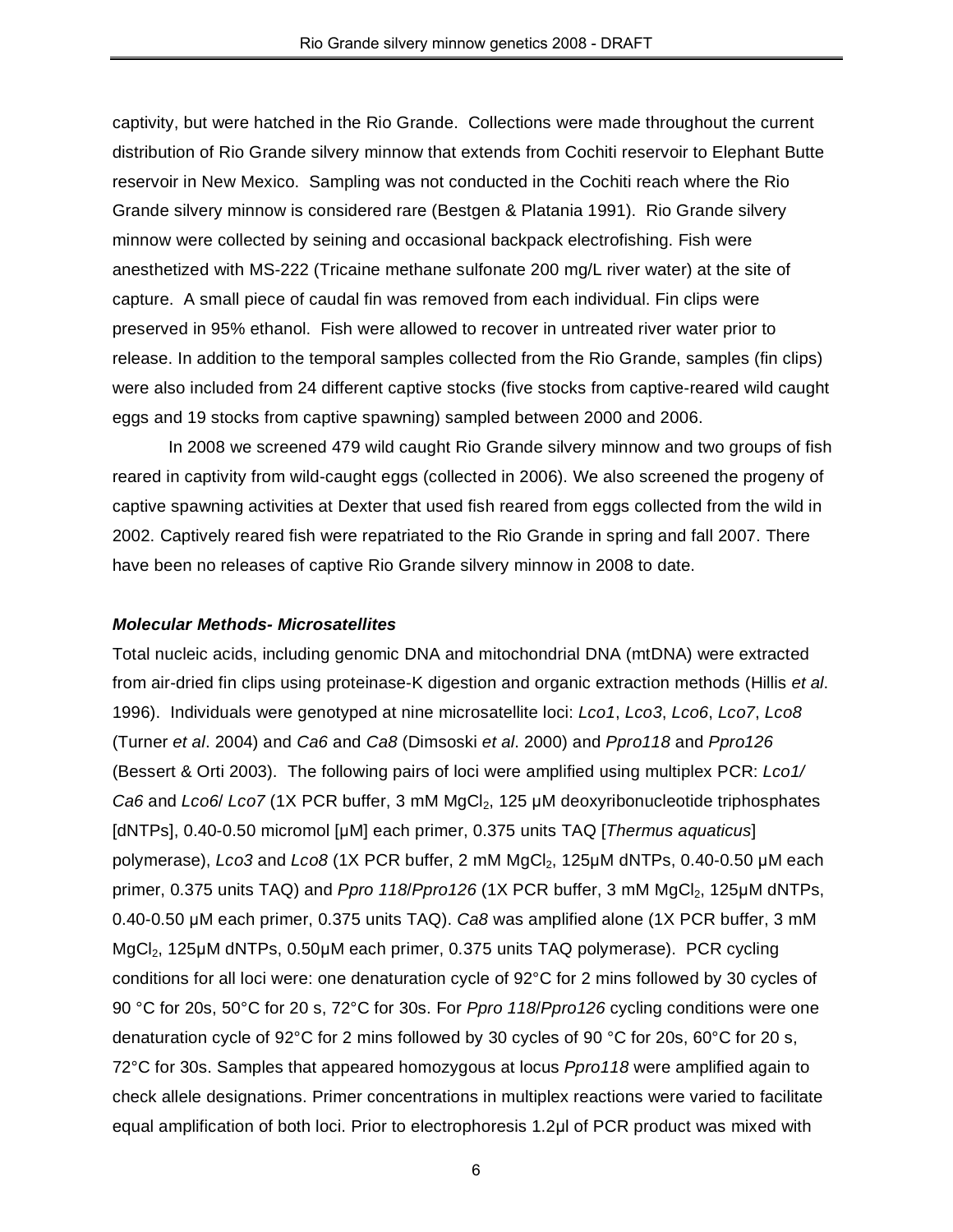1.2µl of a solution comprised of formamide (62.5%), ABI ROX400 size standard (12.5%) and loading buffer (25%) and denatured at 93 °C for 2 minutes. The following microsatellite PCR products for loci *Lco3*, *Lco6*, *Lco7*, and *Ca6* were run on an ABI 377 automated DNA sequencer at 50°C for 2.5 hours. *Ppro 118*/*Ppro126*, *Lco1*, *Lco8* and *Ca8* PCR products were run on an ABI 3100 automated capillary sequencer. One microliter of PCR product was mixed with 10µl of formamide and 0.3µl of HD400 size standard and denatured at 93°C for 5 minutes prior to loading. Genotype data were obtained using Genemapper Version 4.0 and Genescan 3.1 (Applied Biosystems).

## *MtDNA-ND4*

Individuals were screened for variation in a 295 base pair fragment of the mitochondrial ND4 gene using Single Stranded Conformational Polymorphism (SSCP) analysis and DNA sequencing. A portion of the mtDNA ND4 gene from each individual was amplified in a 10 *µ*L reaction conatining1 *µ*L template DNA, 1 *µ*L 10× reaction buffer, 2 mM MgCl2, 125 *µ*M dNTPs, 0.5 *µ*M forward (5'- GAC CGT CTG CAA AAC CTT AA- 3') and reverse primer (5'- GGG GAT GAG AGT GGC TTC AA – 3'), and 0.375 U *Taq*. The PCR conditions were 90◦ C initial denaturation for 2 minutes followed by 30 cycles of 90◦ C for 30 seconds, 50◦ C for 30 seconds, and 72◦ C for 30 seconds. Nucleotide sequence variation among individual fragments was visualized with single-strand conformational polymorphism (SSCP) analysis (Sunnucks *et al*. 2000), and representative haplotypes from each gel (~ 20%) were verified by direct sequencing using an ABI 3100 DNA Sequencer.

## *Statistical Analysis*

Microsatellite data were checked for errors using MICROSATELLITE TOOLKIT (add-in for Microsoft Excel, written by S. Park, available at http://animalgenomics.ucd.ie/sdepark/mstoolkit/. Nei's unbiased genetic diversity (Nei 1987), observed heterozygosity and allele frequencies were obtained using this program. The computer program Microchecker (van Oosterhout *et al*. 2004) was used to examine data for scoring errors due to stuttering, presence of large allele dropout and null alleles. For each microsatellite locus and population, allelic richness (*AR*), total number of alleles and inbreeding co-efficients (*FIS*) were obtained using FSTAT version 2.9.3.1 (Goudet 1995). Allelic richness was calculated using the methods described Petit *et al*. (1998). This method allows the number of alleles to be compared among populations independently of sample size (Leberg 2002) and is based on the smallest number of individuals typed for any locus. The 1999 and 1987 samples were excluded from calculations of allelic richness because of the small number of samples in these collections. FSTAT was also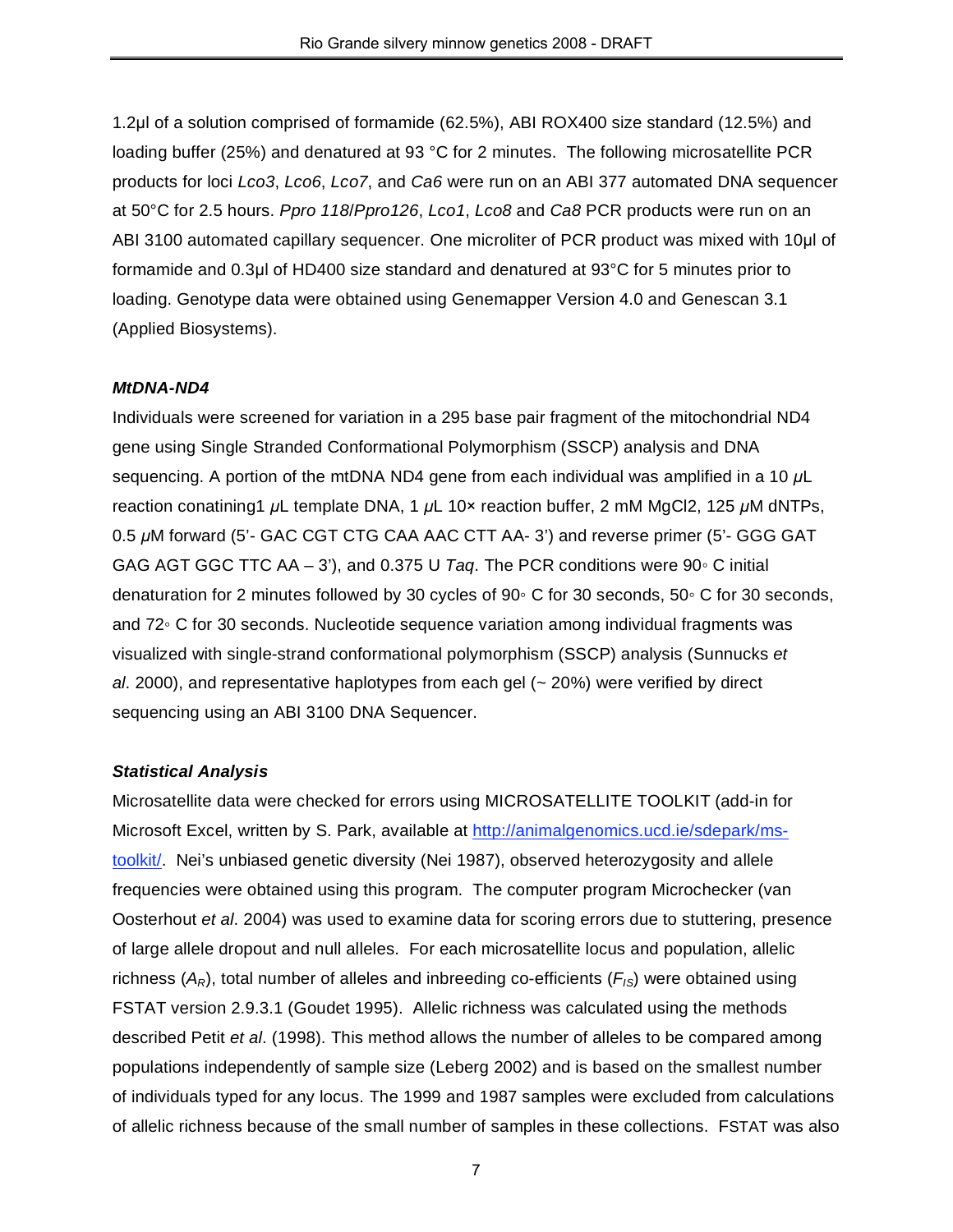used to test for significant differences in diversity parameters between river reaches. The computer package ARLEQUIN (Schneider *et al*. 2000) was used to assess whether there were significant departures from Hardy-Weinberg equilibrium using the procedure of Guo and Thompson (1992). Global tests for linkage disequilibrium (non-random association of loci) were conducted for all pairs of loci using FSTAT. Bonferroni (Rice 1989) correction was applied to account for multiple simultaneous tests. Estimates of unbiased gene diversity (*h*) and nucleotide diversity (π) were obtained using ARLEQUIN Version 3.0 for mitochondrial DNA data.

Weir and Cockerham's (1984) *F*-statistics were calculated using ARLEQUIN (Schneider *et al*. 2000) to determine the magnitude of differences between wild fish collected in different years and from the three distinct river reaches.  $F_{ST}$  is the standardized variance in allele frequencies between populations and is the most commonly used measure of genetic distance between populations. Φ-statistics were calculated from mt-DNA data (Excoffier *et al*. 1992). Φstatistics are equivalent to F-statistics however they incorporate allele frequencies and evolutionary distances between haplotypes. Hierarchical analysis of variance (AMOVA) (Excoffier *et al*.1992) partitions the total variance into covariance components due to differences among groups of populations (*FCT, ΦCT*), between populations within groups (*FSC, ΦSC*) and among all populations (irrespective of groups) ( $F<sub>ST</sub>$ ). Hierarchical analysis of molecular variance was conducted using the wild fish data to partition genetic variance into components attributable to divergence among years ( $F_{CT}$ ,  $\Phi_{CT}$ ) and between river reaches within years ( $F_{SC}$ ,  $\Phi_{SC}$ ). A second AMOVA was conducted to test whether a significant proportion of genetic variation could be partitioned into components attributable to differences among wild, captive spawned, and captive reared stocks  $(F_{CT} \Phi_{CT})$ , between captive stocks spawned at different times, and wild caught eggs collected in different years ( $F_{SC}$ , Φ<sub>*SC*</sub>) and among all populations and captive stocks (F<sub>ST,</sub> Φ<sub>ST</sub>). P-values for all statistics were generated using a bootstrapping method (10,000 permutations).

## *Estimation of Genetic Effective Size*

Variance genetic effective size (*Ne*) and 95% confidence intervals (CIs) were estimated from temporal changes in microsatellite allele frequencies across year classes using the temporal method (Nei & Tajima 1981; Waples 1989) as implemented in the program NeEstimator (Peel *et al*. 2004) and a pseudo-maximum likelihood procedure implemented in the program MLNE version 2.3 (Wang 2001). For mtDNA data (analyzed separately), variance effective size for the female portion of the population (*Nef*) was estimated with the temporal and pseudo-maximumlikelihood methods. Sampling localities were pooled by year class prior to analysis. We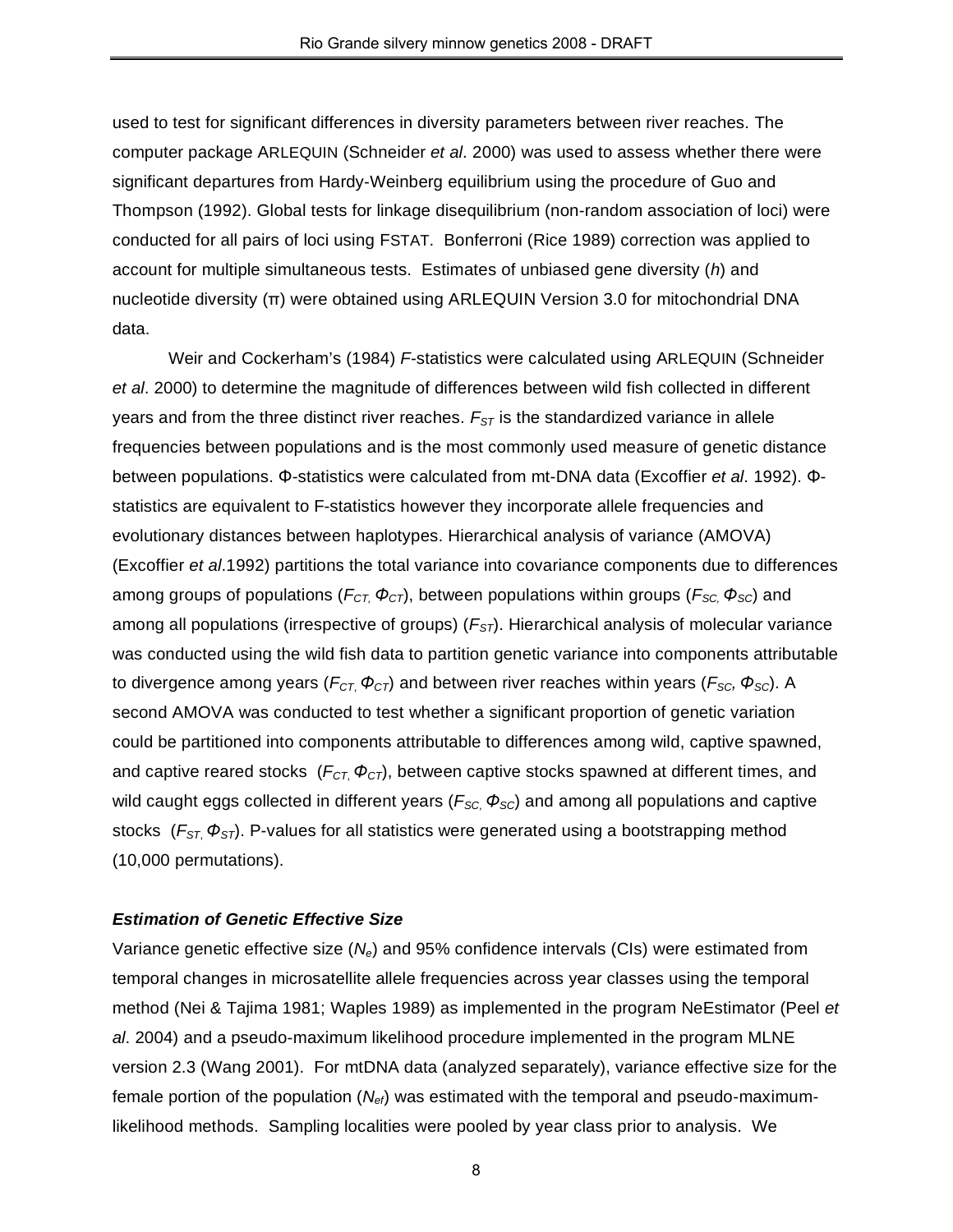assumed that genetic sampling did not change the available pool of reproductive individuals and that migration from outside the study area did not affect estimates of *Ne*. Upstream migration is negligible because dams prohibit fish movement and therefore Rio Grande silvery minnow are rarely taken upstream of the study area.

Temporal-method estimates of  $N_e$  and  $N_{\text{ef}}$  were calculated from *F'* values obtained from all possible pairs cohorts sampled from 1987 to 2008, where *F'* is the standardized variance of allele frequency shifts across cohort pairs corrected for sampling error. MLNE estimates were also based on comparisons of all adjacent cohorts. In all estimates, we equated the number of years separating a pair of samples with the number of generations elapsed between samples because Rio Grande silvery minnow have essentially non-overlapping generations (based on population monitoring data of R. K. Dudley and S. P. Platania). Inclusion of age structure does not appreciably alter estimates of  $N_e$  for Rio Grande silvery minnow (Turner et al. 2006)

## **Results**

## *Microsatellites- Genetic Diversity*

To date, we have characterized microsatellite diversity in 4146 Rio Grande silvery minnow collected from the wild in 1987 and between 1999 and 2008 and from silvery minnow spawned or reared in captivity and repatriated to the middle Rio Grande. Monitoring of captive stocks has been conducted since the beginning of the augmentation program in 2002. Here we report on data collected in 2008 and compare these to previous data. In 2008, Rio Grande silvery minnow were sampled from 10 localities representing the Angostura, Isleta and San Acacia reaches of the middle Rio Grande (Table 1).

After Bonferroni correction for multiple comparisons there were 130 departures from Hardy-Weinberg equilibrium from a total of 342 comparisons. Forty-seven of these involved wild samples, 23 involved fish reared from wild-caught eggs and 60 involved captive spawned stocks. Among temporal wild samples there was evidence for linkage disequilibrium among two pairs of loci; *Lco3* and *Lco8* and *Lco6* and *Lco7*. Eighteen cases of linkage disequilibrium were detected among captive stocks after Bonferroni correction.

Wild individuals collected in 2008 exhibited similar levels of genetic diversity at nearly every measure compared to wild fishes in 2007 (Table 2, Figure 1). In 2008 observed heterozygosity (*HO*) increased slightly to 0.721 from 0.713 in 2007. Allelic richness declined slightly from 14.716 in 2007 to 14.417 in 2008 but both were higher than in 2006 (14.118). Allelic richness for wild fish increased in 2008 in all reaches compared to 2007 values. Heterozygosity declined in the Angostura reach in 2008 but increased in both the Isleta and San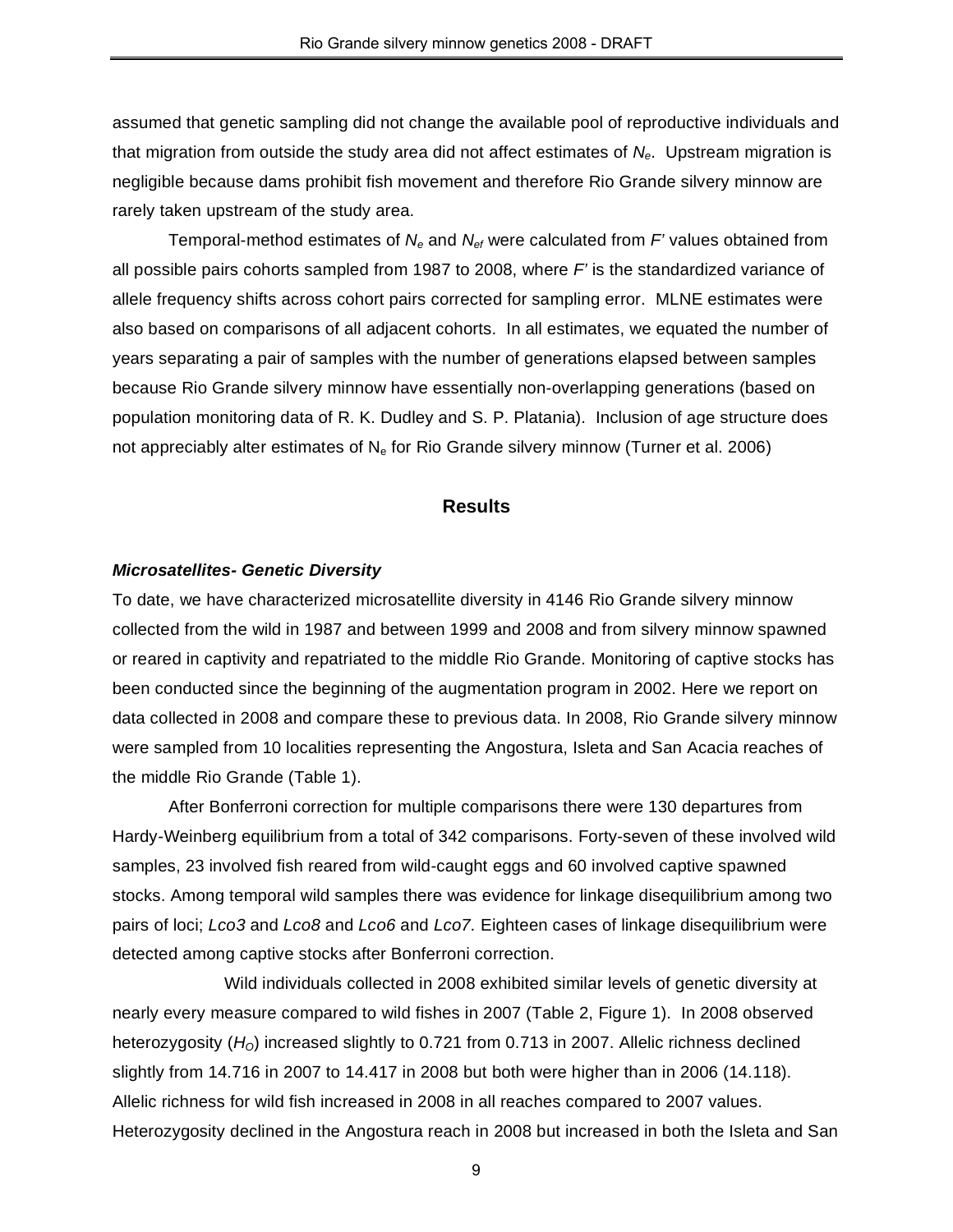**Table 2.** Summary statistics for microsatellite and mtDNA – ND4 loci for wild (1987, 1999- 2008), hatchery reared wild-caught eggs (WcE, An- Angostura, SA- San Acacia, numerals following refer to the years eggs were collected, for example WcE-SA-01 were wild-caught eggs collected from the San Acacia reach in 2001), captively spawned Rio Grande silvery minnow. Sample size (*N*), expected heterozygosity (*H<sub>E</sub>*), observed heterozygosity (*H<sub>O</sub>*), allelic richness  $(A_R)$  and average weighted inbreeding co-efficient  $(F_{IS})$  are given over all loci. For ND4 sample size (N), gene diversity (h), allelic (haplotype) richness ( $A_R$ ) and observed number of haplotypes are given. \*WcE-01 sample was also collected from San Acacia but reared at Dexter (WcE-SA-01 was reared at the Biopark).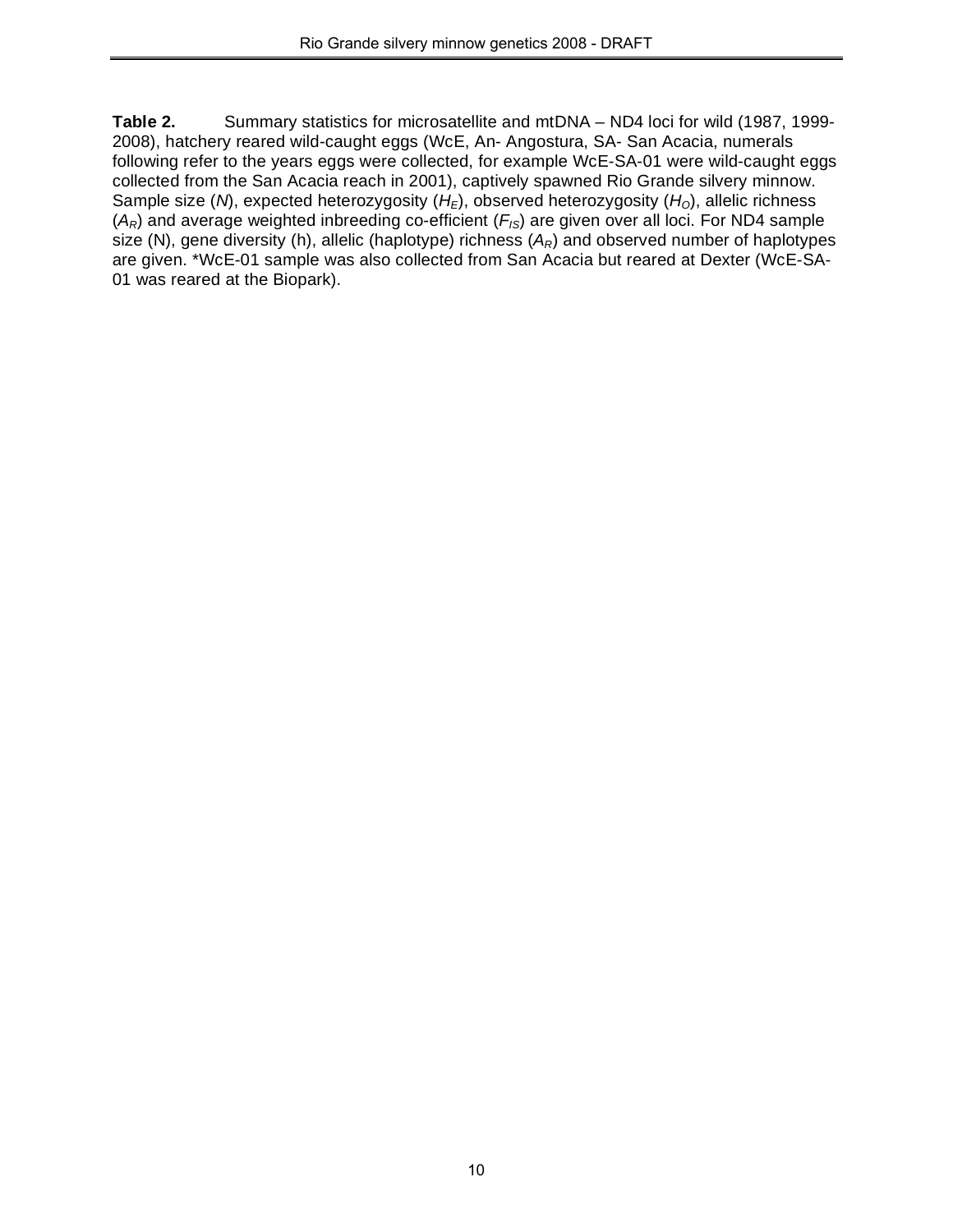# **Table 2.**

|                                   |     |        | <b>Microsatellites</b> |               |                 |             | Mt-DNA    |              |                    |
|-----------------------------------|-----|--------|------------------------|---------------|-----------------|-------------|-----------|--------------|--------------------|
| Population                        | N   | $H_E$  | H <sub>o</sub>         | $A_R$         | $F_{\text{IS}}$ | $\mathbf N$ | h         | $A_R$        | No.<br><b>Haps</b> |
| <b>WILD</b>                       |     |        |                        |               |                 |             |           |              |                    |
|                                   |     |        |                        |               |                 |             |           |              |                    |
| 1987                              | 43  | 0.8184 | 0.7012                 | -             | 0.145           | 37          | 0.734     | 6            | 6                  |
| 1999                              | 46  | 0.8301 | 0.6187                 | -             | 0.258           | 44          | 0.427     | 4.976        | 5                  |
| 2000                              | 194 | 0.8242 | 0.7140                 | 13.440        | 0.134           | 127         | 0.389     | 4.968        | 6                  |
| 2001                              | 128 | 0.8284 | 0.7174                 | 14.094        | 0.134           | 121         | 0.610     | 8.049        | 10                 |
| 2002                              | 390 | 0.8365 | 0.6772                 | 13.440        | 0.191           | 379         | 0.630     | 5.84         | 8                  |
| 2003                              | 169 | 0.8257 | 0.7272                 | 14.094        | 0.120           | 167         | 0.524     | 7.106        | 9                  |
| 2004                              | 162 | 0.8477 | 0.7438                 | 14.281        | 0.123           | 164         | 0.612     | 8.152        | 9                  |
| 2005                              | 394 | 0.8641 | 0.7514                 | 13.667        | 0.131           | 396         | 0.610     | 7.942        | 10                 |
| 2006                              | 383 | 0.8565 | 0.7521                 | 14.118        | 0.122           | 376         | 0.621     | 7.664        | 10                 |
| 2007                              | 218 | 0.8529 | 0.7125                 | 14.716        | 0.165           | 218         | 0.579     | 7.508        | 10                 |
| 2008                              | 479 | 0.8533 | 0.7208                 | 14.416        | 0.155           | 467         | 0.572     | 7.641        | 11                 |
|                                   |     |        |                        |               |                 |             |           |              |                    |
| <b>WILD-CAUGHT</b><br><b>EGGS</b> |     |        |                        |               |                 |             |           |              |                    |
|                                   |     |        |                        |               |                 |             |           |              |                    |
| $WcE-01*$                         | 178 | 0.8472 | 0.5912                 | 14.647        | 0.303           | 157         | 0.627     | 6.999        | 8                  |
| WcE-SA-01                         | 50  | 0.8464 | 0.7348                 | 13.582        | 0.133           | 51          | 0.624     | 6            | 6                  |
| WcE-An-02                         | 50  | 0.8268 | 0.6856                 | 11.850        | 0.172           | 49          | 0.481     | 2.949        | 3                  |
| WcE-SA-02                         | 81  | 0.8565 | 0.5837                 | 14.352        | 0.32            | 81          | 0.702     | 7.376        | 8                  |
| WcE-SA-03                         | 51  | 0.8422 | 0.7185                 | 14.323        | 0.148           | 51          | 0.714     | 7.848        | 8                  |
| MJO07-005                         | 54  | 0.8560 | 0.7613                 | 13.810        | 0.112           | 53          | 0.602     | 6.733        | 7                  |
| MJO07-006                         | 49  | 0.8512 | 0.7128                 | 13.702        | 0.164           | 46          | 0.581     | 5.962        | 6                  |
|                                   |     |        |                        |               |                 |             |           |              |                    |
| <b>CAPTIVE</b><br><b>SPAWNED</b>  |     |        |                        |               |                 |             |           |              |                    |
|                                   |     |        |                        |               |                 |             |           |              |                    |
| MJO06-29                          | 50  | 0.8207 | 0.7647                 | 10.719        | 0.069           | 50          | 0.517     | 5            | 5                  |
| $Cs-01$                           | 64  | 0.8033 | 0.6904                 | 12.013        | 0.142           | 58          | 0.46      | 4.982        | 5                  |
| Cs-An-02                          | 51  | 0.7104 | 0.6275                 | 8.270         | 0.118           | 51          | $\pmb{0}$ | $\mathbf{1}$ | 1                  |
| <b>Cs-SA-02</b>                   | 53  | 0.8156 | 0.6626                 | 12.324        | 0.189           | 53          | 0.751     | 5.919        | 6                  |
| <b>TFT039</b>                     | 51  | 0.8258 | 0.6827                 | 12.618        | 0.175           | 51          | 0.558     | 3.995        | 4                  |
| Cs-04                             | 50  | 0.8581 | 0.7074                 | 14.279        | 0.177           | 47          | 0.586     | 5.911        | 6                  |
| TFT04-23                          | 50  | 0.8170 | 0.7289                 | 11.942        | 0.109           | 48          | 0.593     | 4.996        | 5                  |
| TFT04-24                          | 48  | 0.8585 | 0.7692                 | 12.241        | 0.105           | 48          | 0.609     | 4.949        | 5                  |
| TFT04-25                          | 50  | 0.8323 | 0.8209                 | 11.312        | 0.014           | 50          | 0.702     | 5.934        | 6                  |
| TFT04-29                          | 54  | 0.8569 |                        | 0.7802 14.038 | 0.09            | 54          | 0.609     | 4.903        | 5                  |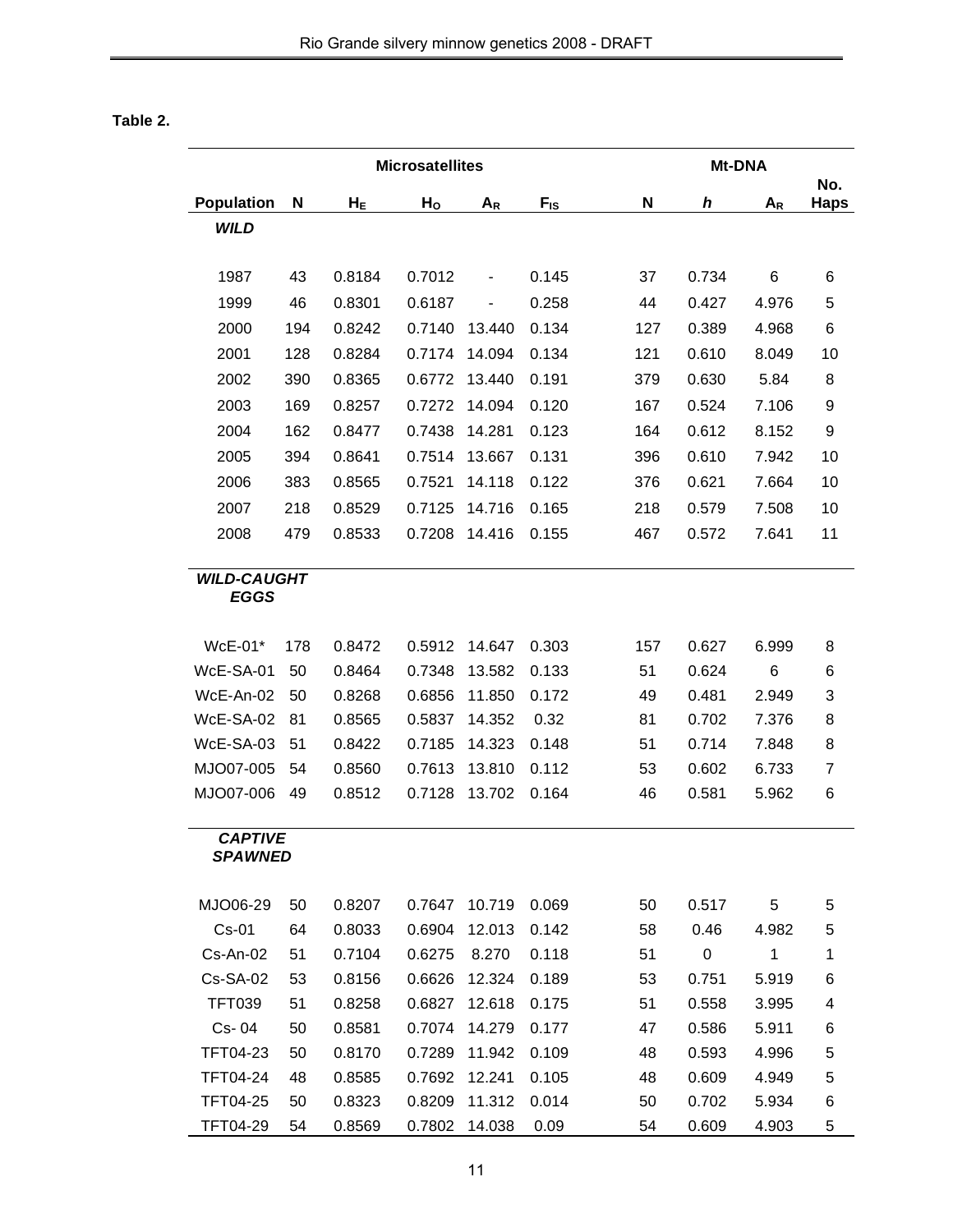|                   |    | <b>Microsatellites</b> |                | <b>Mt-DNA</b> |          |    |       |       |                    |  |
|-------------------|----|------------------------|----------------|---------------|----------|----|-------|-------|--------------------|--|
| <b>Population</b> | N  | $H_{E}$                | H <sub>o</sub> | $A_R$         | $F_{IS}$ | N  | h     | $A_R$ | No.<br><b>Haps</b> |  |
|                   |    |                        |                |               |          |    |       |       |                    |  |
| TFT04-30          | 56 | 0.8421                 | 0.7558         | 13.972        | 0.103    | 55 | 0.656 | 4.79  | 5                  |  |
| TFT04-31          | 50 | 0.8317                 | 0.7329         | 12.633        | 0.12     | 50 | 0.706 | 6.865 | 7                  |  |
| TFT05-06          | 50 | 0.8221                 | 0.6894         | 9.955         | 0.163    | 50 | 0.625 | 5.803 | 6                  |  |
| TFT05-07          | 49 | 0.8370                 | 0.7471         | 12.414        | 0.109    | 49 | 0.55  | 4.884 | 5                  |  |
| <b>TFT05-08</b>   | 50 | 0.8442                 | 0.7142         | 11.282        | 0.155    | 50 | 0.611 | 4.934 | 5                  |  |
| TFT05-09          | 50 | 0.8209                 | 0.7220         | 12.000        | 0.122    | 50 | 0.506 | 3.996 | 4                  |  |
| TFT05-11          | 51 | 0.8190                 | 0.7178         | 11.710        | 0.125    | 51 | 0.573 | 5.853 | 6                  |  |
| MJO06-25          | 50 | 0.8435                 | 0.7256         | 13.708        | 0.141    | 49 | 0.635 | 4.934 | 5                  |  |
| MJO06-28          | 50 | 0.8151                 | 0.6879         | 11.639        | 0.158    | 50 | 0.738 | 4.996 | 5                  |  |
| MJO07-07          | 50 | 0.8495                 | 0.7643         | 12.266        | 0.101    | 50 | 0.605 | 4.869 | 5                  |  |

# *Table 2. continued*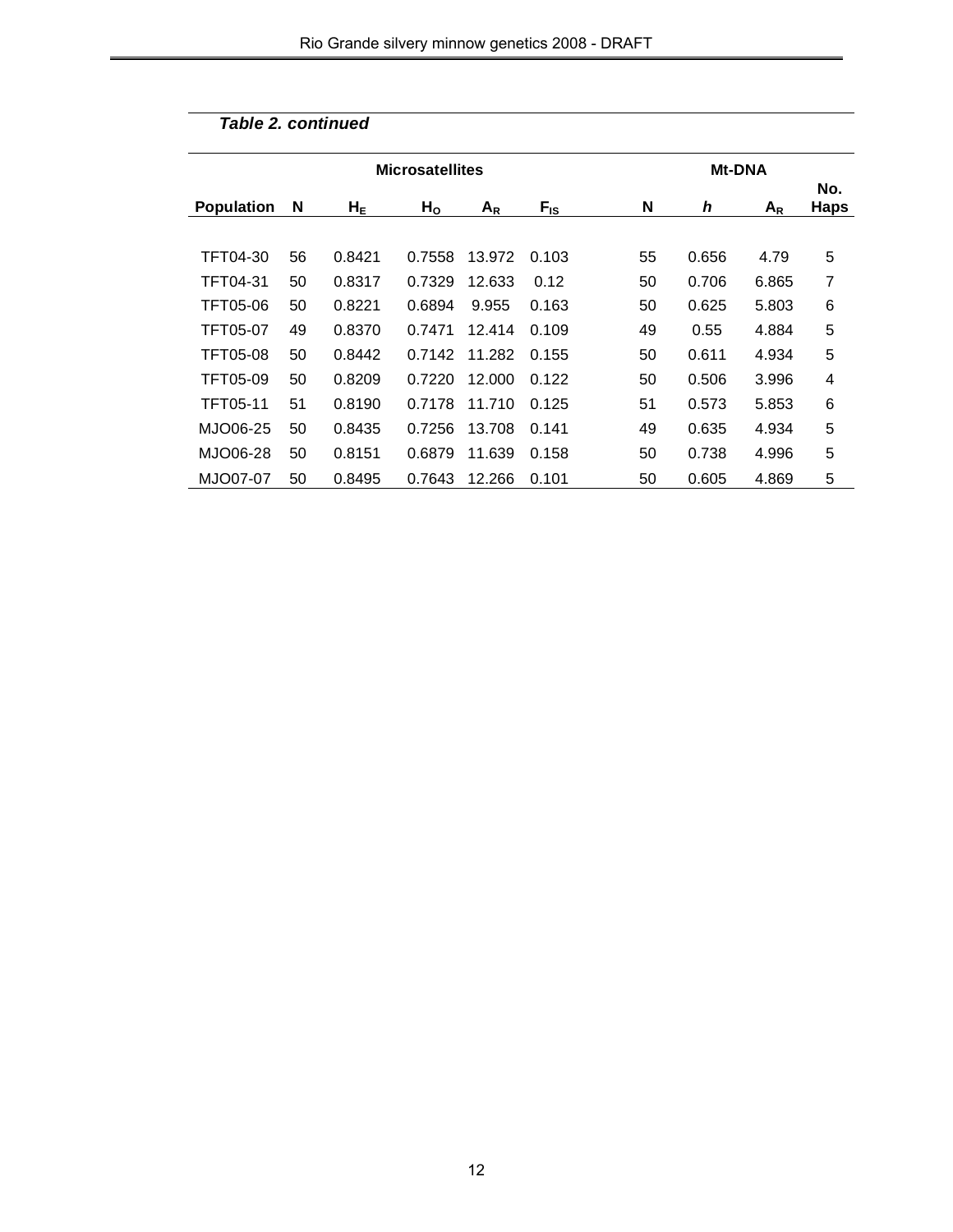|                  |                |                          |                |                          |                          | Mt-DNA-ND4 Haplotypes |                |                          |       |                           |                          |                |       |             |                |
|------------------|----------------|--------------------------|----------------|--------------------------|--------------------------|-----------------------|----------------|--------------------------|-------|---------------------------|--------------------------|----------------|-------|-------------|----------------|
|                  | A              | $\mathbf C$              | D              | E                        | F                        | Κ                     | L              | J                        | M     | $\boldsymbol{\mathsf{N}}$ | P                        | $\mathbf{o}$   | Q     | $\mathbf s$ | T              |
| 1987             | 0.459          | 0.189                    | 0.162          | 0.054                    | 0.081                    |                       |                |                          | 0.054 |                           |                          |                |       |             |                |
| 1999             | 0.750          | $\overline{\phantom{a}}$ | 0.114          | 0.068                    | 0.045                    | 0.023                 |                |                          |       |                           |                          |                |       |             |                |
| 2000             | 0.772          | 0.008                    | 0.047          | 0.071                    | 0.094                    | 0.008                 |                |                          |       |                           |                          |                |       |             |                |
| 2001             | 0.607          | 0.090                    | 0.057          | 0.033                    | 0.107                    | 0.066                 | 0.008          | 0.016                    | 0.008 |                           |                          | 0.008          |       |             |                |
| 2002             | 0.538          | 0.203                    | 0.148          | 0.011                    | 0.061                    | 0.034                 | $\blacksquare$ | 0.003                    |       |                           | $\blacksquare$           | 0.003          |       |             |                |
| 2003             | 0.671          | 0.054                    | 0.150          | 0.030                    | 0.054                    | 0.012                 | $\blacksquare$ | 0.006                    | 0.006 |                           | $\blacksquare$           | 0.018          |       |             |                |
| 2004             | 0.604          | 0.085                    | 0.104          | 0.018                    | 0.073                    | 0.049                 | 0.012          | $\blacksquare$           | 0.018 |                           | $\blacksquare$           | 0.030          |       |             |                |
| 2005             | 0.598          | 0.126                    | 0.088          | 0.028                    | 0.086                    | 0.018                 | 0.015          | 0.003                    | 0.028 |                           | $\overline{a}$           | 0.010          |       |             |                |
| 2006             | 0.588          | 0.135                    | 0.092          | 0.047                    | 0.047                    | 0.047                 | 0.003          | $\blacksquare$           | 0.029 |                           | $\overline{\phantom{a}}$ | 0.008          |       |             | 0.003          |
| 2007             | 0.628          | 0.110                    | 0.083          | 0.023                    | 0.087                    | 0.037                 | 0.005          | $\overline{\phantom{a}}$ | 0.005 |                           |                          | 0.018          | 0.005 |             | $\blacksquare$ |
| 2008             | 0.629          | 0.121                    | 0.080          | 0.026                    | 0.067                    | 0.046                 | 0.007          | $\overline{\phantom{a}}$ | 0.009 |                           | 0.002                    | 0.007          | ä,    | 0.007       | 0.629          |
| <b>WcE-01</b>    | 0.573          | 0.197                    | 0.051          | 0.064                    | 0.064                    | 0.032                 |                | $\overline{a}$           | 0.013 | 0.006                     |                          |                |       |             |                |
| <b>WcE-SA-01</b> | 0.569          | 0.137                    | 0.059          | 0.059                    | 0.098                    | 0.078                 |                |                          |       |                           |                          |                |       |             |                |
| WcE-An-02        | 0.653          | 0.020                    | 0.327          | $\blacksquare$           | $\overline{\phantom{a}}$ |                       |                |                          |       |                           |                          |                |       |             |                |
| WcE-SA02         | 0.488          | 0.225                    | 0.050          | 0.013                    | 0.138                    | 0.050                 |                |                          | 0.038 |                           |                          |                |       |             |                |
| WcE-SA-03        | 0.490          | 0.078                    | 0.196          | 0.059                    | 0.098                    | 0.039                 |                |                          | 0.020 |                           |                          | 0.020          |       |             |                |
| MJO07-005        | 0.604          | 0.094                    | 0.019          | 0.019                    | 0.170                    | 0.075                 |                |                          |       |                           |                          |                |       |             |                |
| MJO07-006        | 0.630          | 0.087                    | 0.130          | 0.022                    | 0.087                    | 0.043                 |                |                          |       |                           |                          |                |       |             |                |
| MJO06-29         | 0.680          | 0.140                    | 0.080          | $\overline{\phantom{a}}$ | 0.060                    |                       |                |                          | 0.040 |                           |                          |                |       |             |                |
| <b>Cs-01</b>     | 0.724          | 0.052                    | $\blacksquare$ | 0.034                    | 0.069                    | 0.121                 |                |                          |       |                           |                          |                |       |             |                |
| <b>Cs-An-02</b>  | $\blacksquare$ | $\blacksquare$           | 1.000          |                          | ÷,                       | ä,                    |                |                          |       |                           |                          |                |       |             |                |
| <b>Cs-SA-02</b>  | 0.434          | 0.075                    | 0.170          | 0.132                    | 0.170                    | $\blacksquare$        |                |                          |       |                           |                          |                |       |             |                |
| $Cs-04$          | 0.596          | 0.255                    | 0.021          | $\overline{\phantom{a}}$ | 0.043                    | 0.064                 |                |                          |       |                           |                          | 0.021          |       |             |                |
| <b>TFT039</b>    | 0.596          | 0.269                    | 0.038          | $\overline{\phantom{a}}$ | $\blacksquare$           | 0.096                 |                |                          |       |                           |                          |                |       |             |                |
|                  |                |                          |                |                          |                          |                       |                |                          |       |                           |                          |                |       |             |                |
| <b>TFT04-23</b>  | 0.617          | 0.043                    | 0.191          |                          |                          | 0.043                 |                |                          |       |                           |                          | 0.106          |       |             |                |
| <b>TFT04-24</b>  | 0.583          | 0.125                    | 0.208          | $\overline{\phantom{a}}$ | 0.021                    | 0.063                 |                |                          |       |                           |                          | $\blacksquare$ |       |             |                |

**Table 3.** Mt-DNA haplotype frequencies across all wild and captive stocks.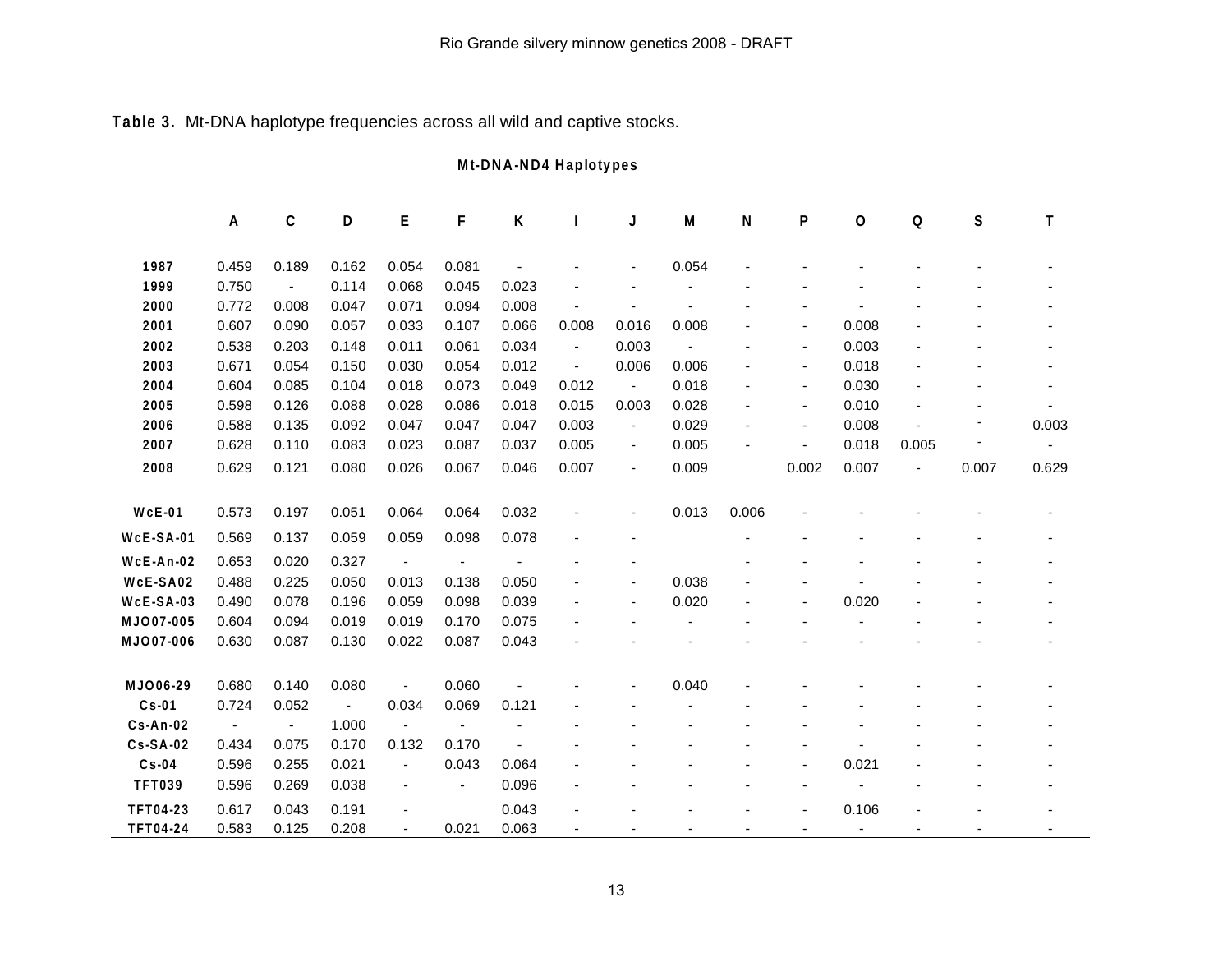|                  | A     | C     | D              | Е                        | F                        | K                        |                          | J  | M     | $\mathbf N$              | P              | O                        | Q                        | S                        |   |
|------------------|-------|-------|----------------|--------------------------|--------------------------|--------------------------|--------------------------|----|-------|--------------------------|----------------|--------------------------|--------------------------|--------------------------|---|
| <b>TFT04-25</b>  | 0.434 | 0.057 | 0.113          | 0.057                    | 0.283                    | 0.057                    | $\overline{\phantom{a}}$ |    |       |                          |                |                          |                          |                          |   |
|                  |       |       |                |                          |                          |                          |                          |    |       |                          |                |                          |                          |                          |   |
| <b>TFT04-29</b>  | 0.566 | 0.245 | $\blacksquare$ | 0.075                    | $\sim$                   | 0.094                    | $\blacksquare$           | ۰  | 0.019 | ٠                        |                |                          |                          | $\overline{\phantom{0}}$ | ۰ |
| <b>TFT04-30</b>  | 0.400 | 0.333 | ٠              | ٠                        | $\overline{\phantom{a}}$ | 0.244                    | $\overline{\phantom{a}}$ | ٠  | ٠     | $\sim$                   | 0.022          | $\overline{\phantom{0}}$ |                          |                          |   |
| <b>TFT04-31</b>  | 0.420 | 0.340 | 0.020          | $\blacksquare$           | 0.060                    | 0.040                    | $\blacksquare$           | ۰. | 0.100 | $\overline{\phantom{a}}$ | $\blacksquare$ | 0.020                    | $\overline{\phantom{a}}$ |                          | ۰ |
| <b>TFT05-06</b>  | 0.500 | 0.360 | 0.020          | $\overline{\phantom{a}}$ | 0.020                    | 0.080                    | $\overline{\phantom{0}}$ | ۰. | 0.020 |                          |                |                          |                          |                          |   |
| <b>TFT05-07</b>  | 0.625 | 0.292 | 0.021          | 0.063                    | $\overline{\phantom{a}}$ |                          |                          |    |       |                          |                |                          |                          |                          |   |
| <b>TFT05-08</b>  | 0.592 | 0.082 | $\blacksquare$ | 0.102                    | $\overline{\phantom{a}}$ | 0.224                    | $\blacksquare$           | ٠  | ٠     |                          |                |                          |                          |                          | ۰ |
| <b>TFT05-09</b>  | 0.680 | 0.160 |                |                          | $\overline{\phantom{a}}$ | 0.120                    | $\blacksquare$           | ۰. | 0.040 |                          |                |                          |                          |                          |   |
| <b>TFT05-11</b>  | 0.623 | 0.057 | 0.113          | 0.019                    | 0.170                    |                          | $\overline{\phantom{a}}$ | ۰. | 0.019 |                          |                |                          |                          |                          |   |
| <b>MJO06-25</b>  | 0.551 | 0.245 | 0.061          | $\sim$                   | 0.061                    | 0.082                    | $\blacksquare$           |    | ٠     |                          |                |                          |                          |                          | - |
| <b>MJO06-28</b>  | 0.400 | 0.140 | 0.220          | $\blacksquare$           | 0.220                    | 0.020                    | $\overline{\phantom{a}}$ |    |       |                          |                |                          |                          |                          |   |
| <b>MJO07-007</b> | 0.560 | 0.020 | 0.120          | 0.020                    | 0.280                    | $\overline{\phantom{a}}$ |                          |    |       |                          |                |                          |                          |                          |   |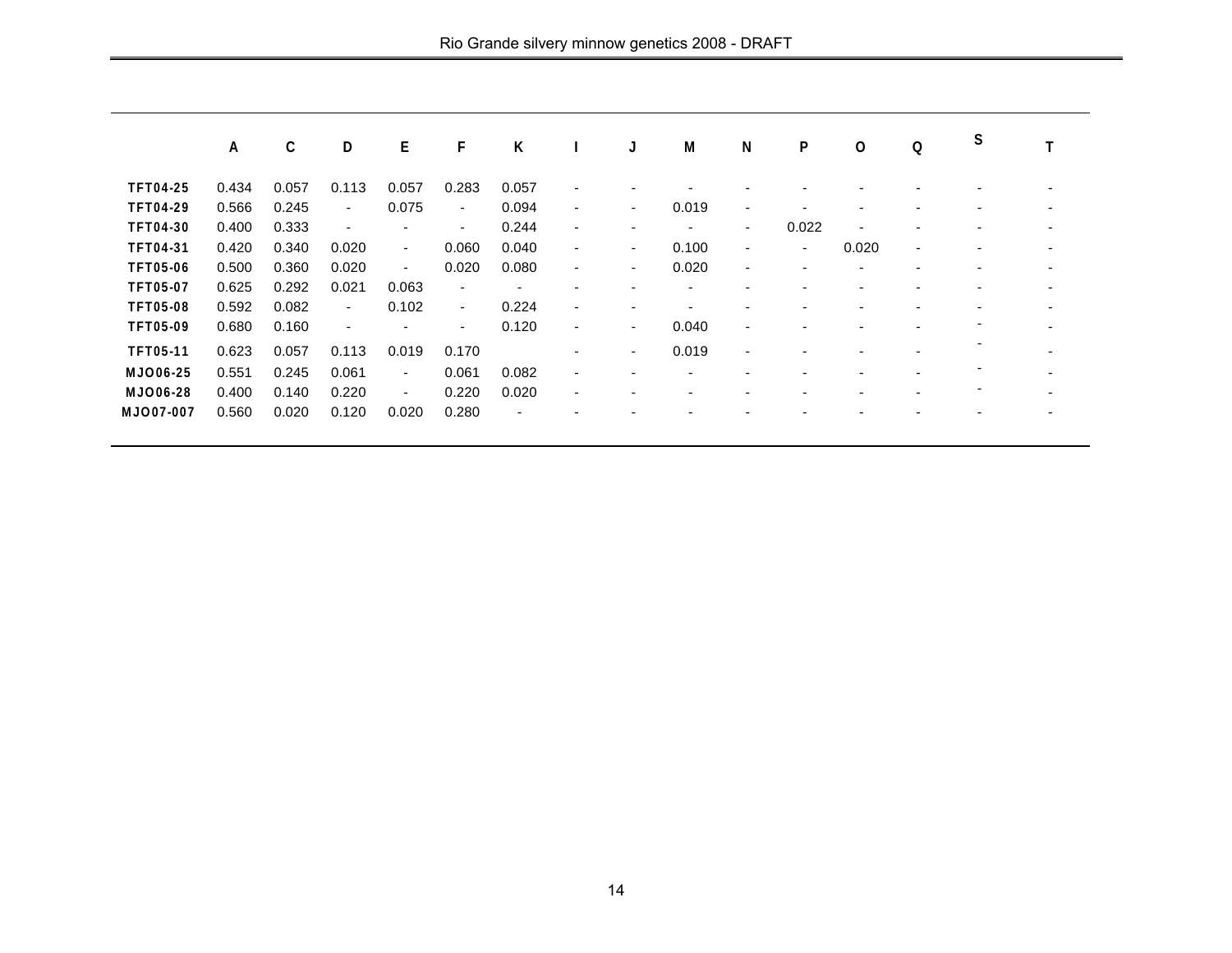Acacia reaches (Figure 3). Across years, average diversity measures did not differ significantly between reaches.

Measures of genetic diversity (*HE*, *AR*, *HO*) for captive stocks reared from wild-caught eggs collected in 2006 (MJO07-005 and MJO07-006) were similar to those collected and reared in previous years. In nearly all cases, allelic richness and gene diversity in captively spawned stocks (Figure 2) were lower than in stocks reared from wild-caught eggs. On average, heterozygosity was higher and average inbreeding co-efficients were lower in the captively spawned stocks than those reared from wild-caught eggs.

Average diversity measures were compared between wild, wild-caught eggs and captive spawned stocks using t-tests. Allelic richness differed significantly between these groups ( $P =$ 0.028) and gene diversity ( $H_F$ ) approached significance (P = 0.051). Heterozygosity (0.391) and average inbreeding co-efficients (P=0.152) were not significantly different among these groups.

## *Mt-DNA- Genetic Diversity*

Eleven ND4 haplotypes were identified in wild Rio Grande silvery minnow collected in 2008. As observed in previous years, haplotype A was the most frequently encountered (Table 3). In 2008 we detected haplotype P, previously identified in a single fish collected in 2004, and haploype S (originally were detected in an egg sample collected in 2003) (Osborne et al. 2005). Ten alleles were present in fewer than 15% of individuals. Seven haplotypes were represented in hatchery stocks sampled in 2008 (MJO07-005, MJO07-006, MJO07-007). Gene diversity (*h*) in wild 2008 samples was lower than in 2001, 2002, 2004, 2005 and 2006 (Figure 1b). Diversity (*h*) was marginally lower in fish collected from the San Acacia reach than those collected from the Angostura and Isleta reaches in 2008 (Figure 4a-c. Nine haplotypes were detected in both the Angostura and Isleta reaches whilst 10 haplotypes were seen in fish collected in the San Acacia reach. In the Angostura reach gene diversity and haplotype richness increased between 2006 and 2007. Gene diversity ranged from 0.517 to 0.738 among captive stocks sampled in 2006 (Figure 2b).

## *Microsatellites- Population Structure*

Pairwise values of *FST* were calculated between all temporal samples collected from the middle Rio Grande since project inception. Values of  $F_{ST}$  were relatively small but 38 comparisons (out of 55 comparisons) were significant (Table 4a). Pairwise values of  $F_{ST}$  were calculated among wild caught, stocks reared from wild caught eggs and captive spawned stocks. The average values of *FST* among wild samples was 0.0063, among stocks reared from wild-caught eggs was 0.0232 and for captively spawned stocks  $F_{ST}$  = 0.0308. Hierarchical analysis of molecular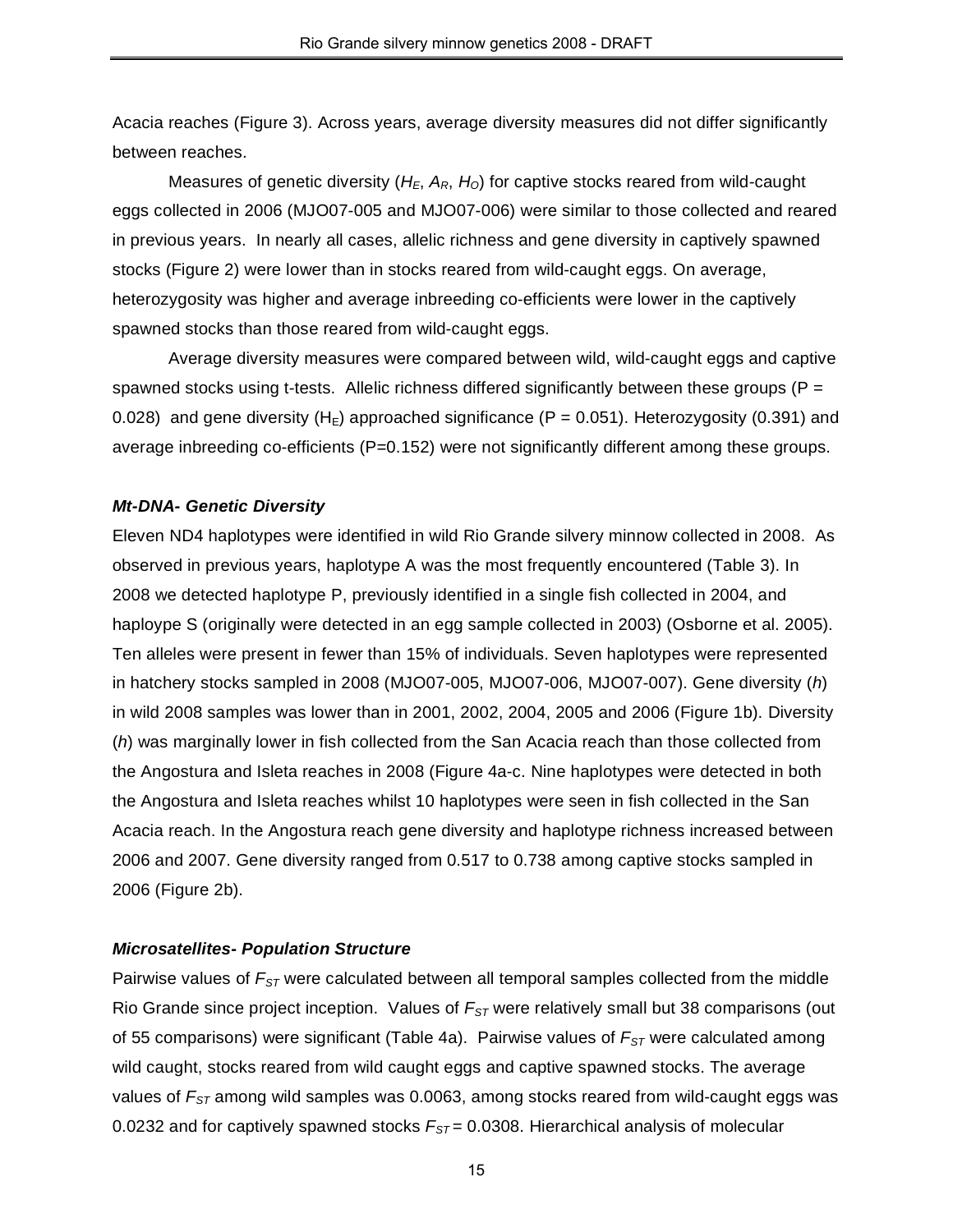**Table 4. a**) Pairwise  $F_{STs}$  calculated from microsatellite data among wild, temporal samples (below diagonal) and P-values (above diagonal). **b**) Pairwise  $\Phi_{STs}$  calculated from Mt-DNA-ND4 data among wild, temporal samples (below diagonal). **c)** Pairwise *FSTs* calculated among sampling localities for microsatellites and **d)** mitochondrial DNA. Shading indicates significant values after Bonferroni correction. DSADD- downstream San Acacia Diversion Dam.

|      | 1987      | 1999      | 2000    | 2001   | 2002      | 2003      | 2004      | 2005   | 2006    | 2007   | 2008    |
|------|-----------|-----------|---------|--------|-----------|-----------|-----------|--------|---------|--------|---------|
| 1987 | $\star$   | 0.9990    | 0.6348  | 0.6065 | 0.0000    | 0.0000    | 0.0000    | 0.0000 | 0.0000  | 0.0000 | 0.0000  |
| 1999 | $-0.0269$ | $\star$   | 0.9990  | 0.9990 | 0.9990    | 0.9990    | 0.9990    | 0.9990 | 0.9990  | 0.9990 | 0.0127  |
| 2000 | 0.0000    | $-0.0218$ | $\star$ | 0.0586 | 0.0000    | 0.0000    | 0.0000    | 0.0000 | 0.0000  | 0.0000 | 0.0000  |
| 2001 | 0.0001    | $-0.0246$ | 0.0016  |        | 0.0000    | 0.0000    | 0.0000    | 0.0000 | 0.0000  | 0.0000 | 0.0000  |
| 2002 | 0.0063    | $-0.0289$ | 0.0042  | 0.0029 | *         | 0.5967    | 0.0000    | 0.8633 | 0.0000  | 0.0000 | 0.0000  |
| 2003 | 0.0097    | $-0.0297$ | 0.0056  | 0.0050 | 0.0001    |           | 0.0000    | 0.9482 | 0.0000  | 0.0000 | 0.0000  |
| 2004 | 0.0201    | $-0.0285$ | 0.0148  | 0.0142 | 0.0045    | 0.0047    | *         | 0.9971 | 0.5195  | 0.0000 | 0.0000  |
| 2005 | 0.0079    | $-0.0154$ | 0.0074  | 0.0071 | $-0.0002$ | $-0.0008$ | $-0.0015$ |        | 0.0049  | 0.0000 | 0.0000  |
| 2006 | 0.0197    | $-0.0166$ | 0.0173  | 0.0164 | 0.0062    | 0.0042    | 0.0001    | 0.0009 | $\star$ | 0.0000 | 0.0000  |
| 2007 | 0.0210    | $-0.0202$ | 0.0203  | 0.0204 | 0.0108    | 0.0087    | 0.0035    | 0.0018 | 0.0032  |        | 0.0000  |
| 2008 | 0.0453    | 0.0041    | 0.0487  | 0.0484 | 0.0348    | 0.0343    | 0.0217    | 0.0168 | 0.0192  | 0.0156 | $\star$ |

**4a)**

**4b)**

|      | 1987      | 1999      | 2000   | 2001      | 2002   | 2003   | 2004      | 2005      | 2006    | 2007      | 2008   |
|------|-----------|-----------|--------|-----------|--------|--------|-----------|-----------|---------|-----------|--------|
|      |           |           |        |           |        |        |           |           |         |           |        |
| 1987 | 0.0000    | 0.0039    | 0.0000 | 0.0449    | 0.4648 | 0.0225 | 0.0967    | 0.1426    | 0.1494  | 0.0547    | 0.0293 |
| 1999 | 0.0759    | $\star$   | 0.5732 | 0.0791    | 0.0039 | 0.4473 | 0.0811    | 0.0332    | 0.0254  | 0.0752    | 0.0596 |
| 2000 | 0.1209    | $-0.0059$ | *      | 0.0068    | 0.0000 | 0.0098 | 0.0020    | 0.0000    | 0.0000  | 0.0010    | 0.0000 |
| 2001 | 0.0239    | 0.0181    | 0.0294 | *         | 0.0117 | 0.0518 | 0.7412    | 0.4609    | 0.2695  | 0.8525    | 0.6094 |
| 2002 | $-0.0025$ | 0.0570    | 0.0808 | 0.0179    | *      | 0.0010 | 0.0049    | 0.0020    | 0.0088  | 0.0010    | 0.0000 |
| 2003 | 0.0373    | $-0.0019$ | 0.0211 | 0.0101    | 0.0286 | $\ast$ | 0.2002    | 0.0127    | 0.0147  | 0.0957    | 0.0440 |
| 2004 | 0.0149    | 0.0152    | 0.0342 | $-0.0034$ | 0.0127 | 0.0028 | *         | 0.5772    | 0.4033  | 0.8291    | 0.5186 |
| 2005 | 0.0116    | 0.0239    | 0.0372 | $-0.0007$ | 0.0096 | 0.0094 | $-0.0013$ | *         | 0.4014  | 0.6875    | 0.3350 |
| 2006 | 0.0096    | 0.0254    | 0.0433 | 0.0013    | 0.0075 | 0.0115 | $-0.0003$ | $-0.0001$ | $\star$ | 0.2725    | 0.2109 |
| 2007 | 0.0234    | 0.0152    | 0.0281 | $-0.0040$ | 0.0141 | 0.0049 | $-0.0033$ | $-0.0016$ | 0.0008  | $\ast$    | 0.9502 |
| 2008 | 0.0271    | 0.0159    | 0.0288 | $-0.0017$ | 0.0150 | 0.0068 | $-0.0010$ | 0.0002    | 0.0008  | $-0.0026$ | $\ast$ |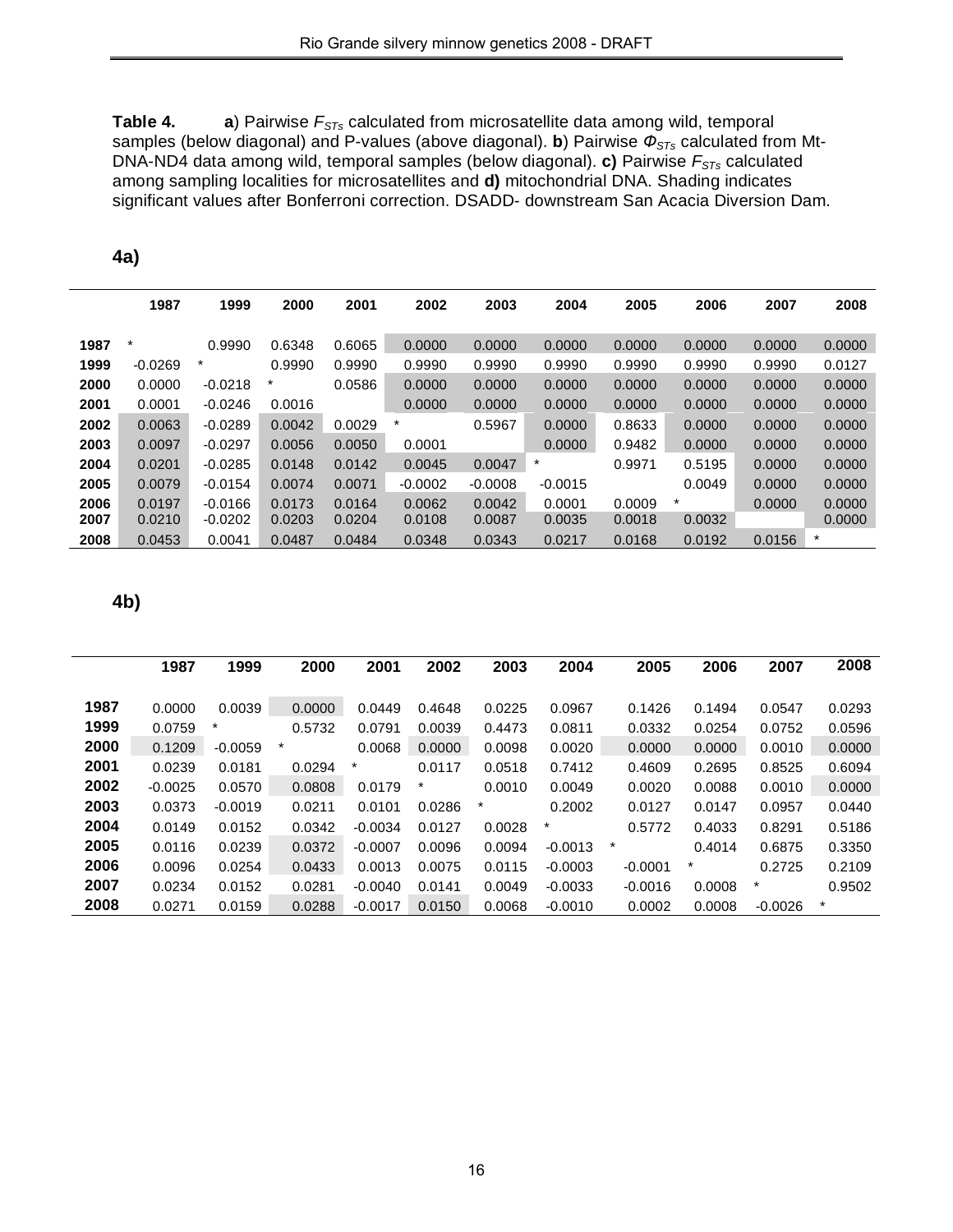| ٠<br>×<br>I<br>×<br>۰. |
|------------------------|
|------------------------|

|                  |        |         |                |           |           | <b>Los</b> |                |              |                |
|------------------|--------|---------|----------------|-----------|-----------|------------|----------------|--------------|----------------|
|                  | Sandia | Lomitas | <b>Atrisco</b> | Isleta DD | Alejandro | Lunas      | <b>Jareles</b> | <b>DSADD</b> | <b>Socorro</b> |
| Sandia           | $\ast$ | 0.0000  | 0.0000         | 0.0000    | 0.0000    | 0.0000     | 0.0010         | 0.0000       | 0.0010         |
| Lomitas          | 0.0182 | $\ast$  | 0.0010         | 0.0479    | 0.0342    | 0.0039     | 0.0000         | 0.0098       | 0.0537         |
| <b>Atrisco</b>   | 0.0161 | 0.0117  | $\ast$         | 0.0000    | 0.0029    | 0.0371     | 0.0107         | 0.0137       | 0.0898         |
| <b>Isleta DD</b> | 0.0089 | 0.0049  | 0.0137         | $^\ast$   | 0.0117    | 0.0000     | 0.0000         | 0.0000       | 0.0000         |
| Alejandro        | 0.0181 | 0.0063  | 0.0088         | 0.0077    | $^\ast$   | 0.0020     | 0.0000         | 0.0000       | 0.0039         |
| Los Lunas        | 0.0200 | 0.0093  | 0.0050         | 0.0108    | 0.0095    | *          | 0.0000         | 0.0000       | 0.0440         |
| <b>Jareles</b>   | 0.0117 | 0.0156  | 0.0086         | 0.0120    | 0.0159    | 0.0147     | *              | 0.0000       | 0.0010         |
| <b>DSADD</b>     | 0.0221 | 0.0057  | 0.0051         | 0.0105    | 0.0085    | 0.0080     | 0.0136         | $^\ast$      | 0.0000         |
| <b>Socorro</b>   | 0.0087 | 0.0050  | 0.0036         | 0.0093    | 0.0091    | 0.0048     | 0.0114         | 0.0075       | *              |

**4d)**

|                  |           |           |           |           |           | Los       |                |              |                |
|------------------|-----------|-----------|-----------|-----------|-----------|-----------|----------------|--------------|----------------|
|                  | Sandia    | Lomitas   | Atrisco   | Isleta DD | Alejandro | Lunas     | <b>Jareles</b> | <b>DSADD</b> | <b>Socorro</b> |
| Sandia           | *         | 0.0137    | 0.0918    | 0.9766    | 0.1191    | 0.1582    | 0.2383         | 0.5615       | 0.6807         |
| Lomitas          | 0.0487    | $\star$   | 0.4815    | 0.0147    | 0.8398    | 0.5566    | 0.0508         | 0.1856       | 0.0098         |
| <b>Atrisco</b>   | 0.0206    | $-0.0049$ | *         | 0.1094    | 0.9522    | 0.7959    | 0.0957         | 0.3828       | 0.0195         |
| <b>Isleta DD</b> | $-0.0142$ | 0.0443    | 0.0161    | *         | 0.1465    | 0.1846    | 0.2051         | 0.5283       | 0.5479         |
| Alejandro        | 0.0198    | $-0.0177$ | $-0.0188$ | 0.0136    | $\ast$    | 0.9551    | 0.1367         | 0.5322       | 0.0596         |
| Los Lunas        | 0.0119    | $-0.0066$ | $-0.0118$ | 0.0077    | $-0.0194$ | $^\ast$   | 0.2363         | 0.7002       | 0.1006         |
| <b>Jareles</b>   | 0.0056    | 0.0395    | 0.0281    | 0.0132    | 0.0205    | 0.0070    | $^\ast$        | 0.4609       | 0.3604         |
| <b>DSADD</b>     | $-0.0057$ | 0.0114    | $-0.0017$ | $-0.0047$ | $-0.0068$ | $-0.0091$ | $-0.0023$      | *            | 0.2588         |
| <b>Socorro</b>   | $-0.0074$ | 0.0581    | 0.0400    | $-0.0057$ | 0.0309    | 0.0197    | 0.0013         | 0.0044       | $\star$        |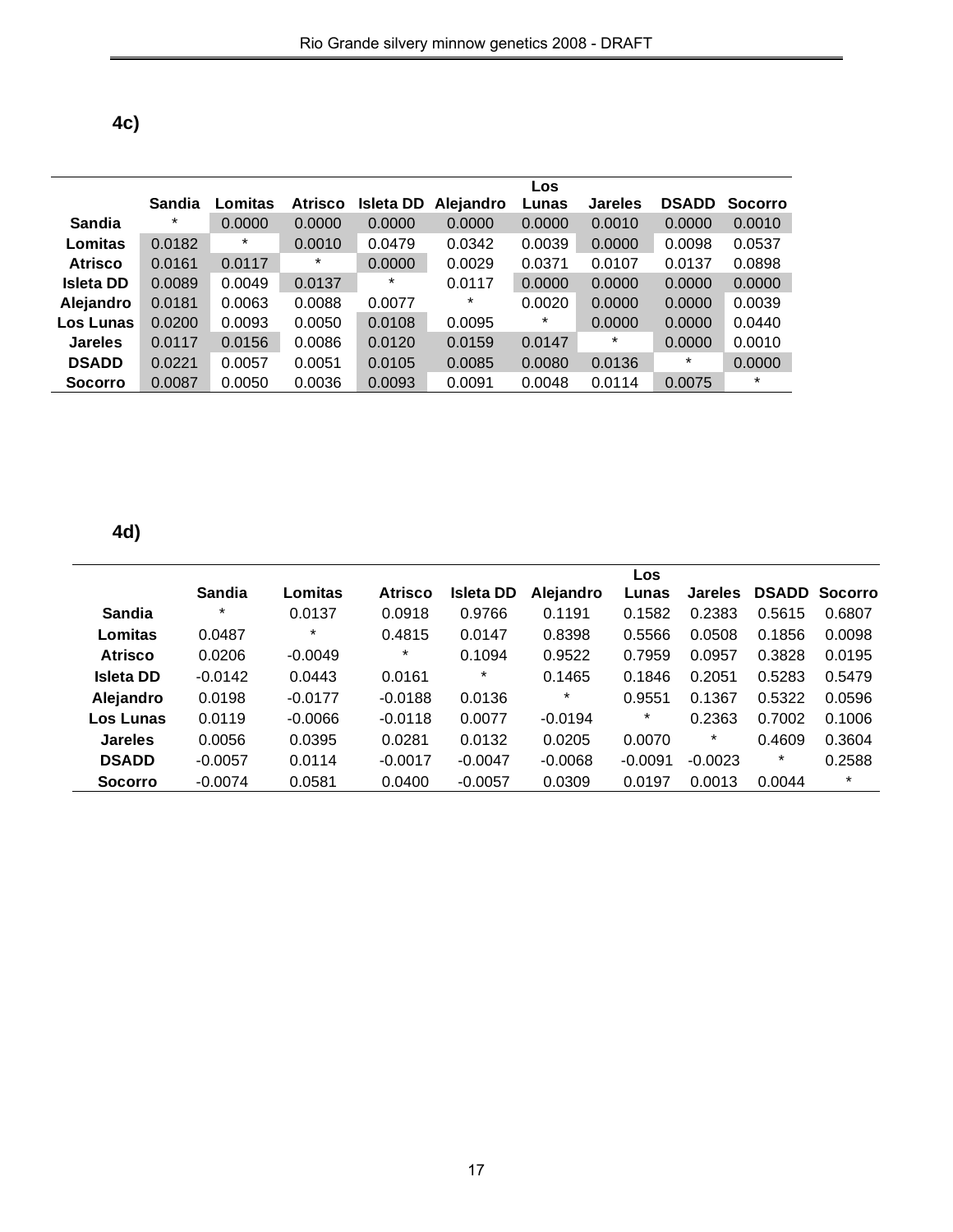**1a.**



Mt-DNA h Mt-DNA AR

**Figure 1.** Diversity statistics for wild and stocks reared from wild-caught eggs. For microsatellites expected heterozygosity (H<sub>E</sub>), observed heterozygosity (H<sub>O</sub>) and alleilc richness (*AR*) are shown (**a**). For mitochondrial DNA gene diversity (*h*) and haplotype richness are given (**b**). Standard deviation bars are given for *h*, *HE* and *HO*.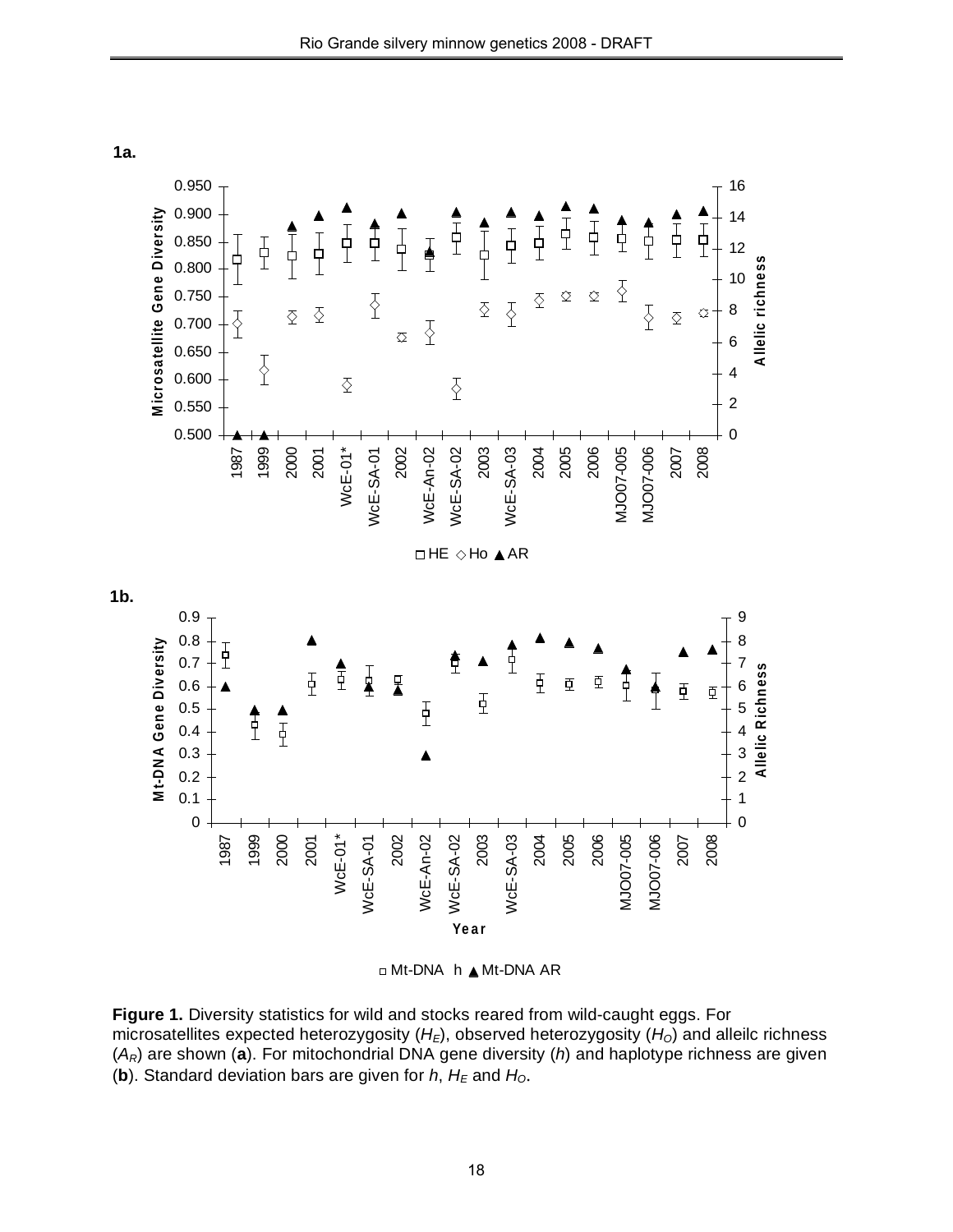

Rio Grande silvery minnow genetics 2008 - DRAFT

**Figure 2.** Diversity statistics for captive stocks. For microsatellites expected heterozygosity  $(H<sub>E</sub>)$ , observed heterozygosity  $(H<sub>O</sub>)$  and alleilc richness  $(A<sub>R</sub>)$  are shown (a). For mitochondrial DNA gene diversity (*h*) and haplotype richness are given (**b**). Standard deviation bars are given for h,  $H_E$  and  $H_O$ .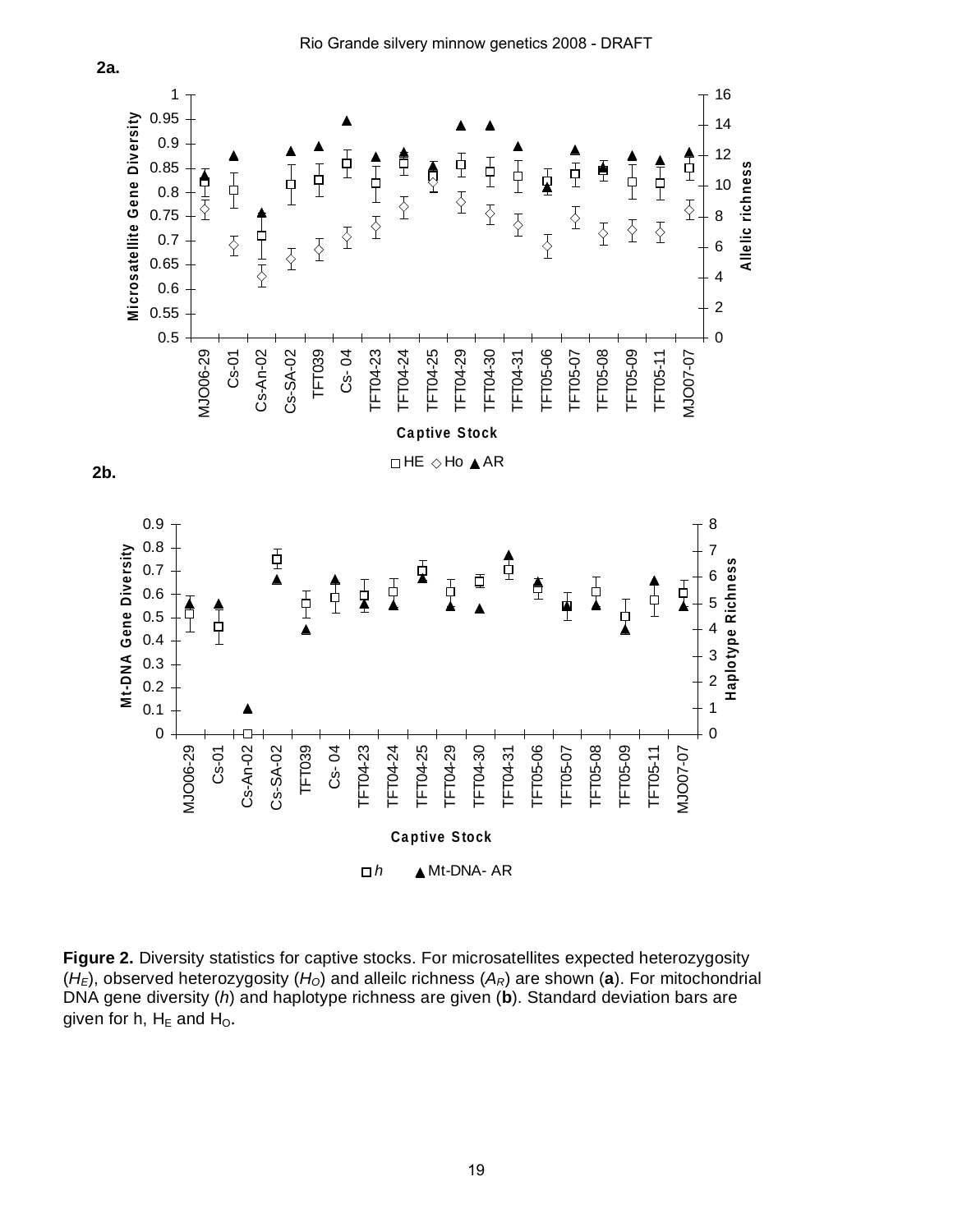

 $\Box$  HE  $\Diamond$  Ho  $\blacktriangle$  AR

**Figure 3.** Microsatellite DNA diversity statistics by year and river reach **a**) Angostura, **b**) Isleta and **c**) San Acacia. Gene diversity (*h*) and haplotype richness (*AR*) are given. Allelic richness was not calculated for 1987 (Angostura), 1999 (San Acacia), 2004 (Isleta, San Acacia) due to small sample size.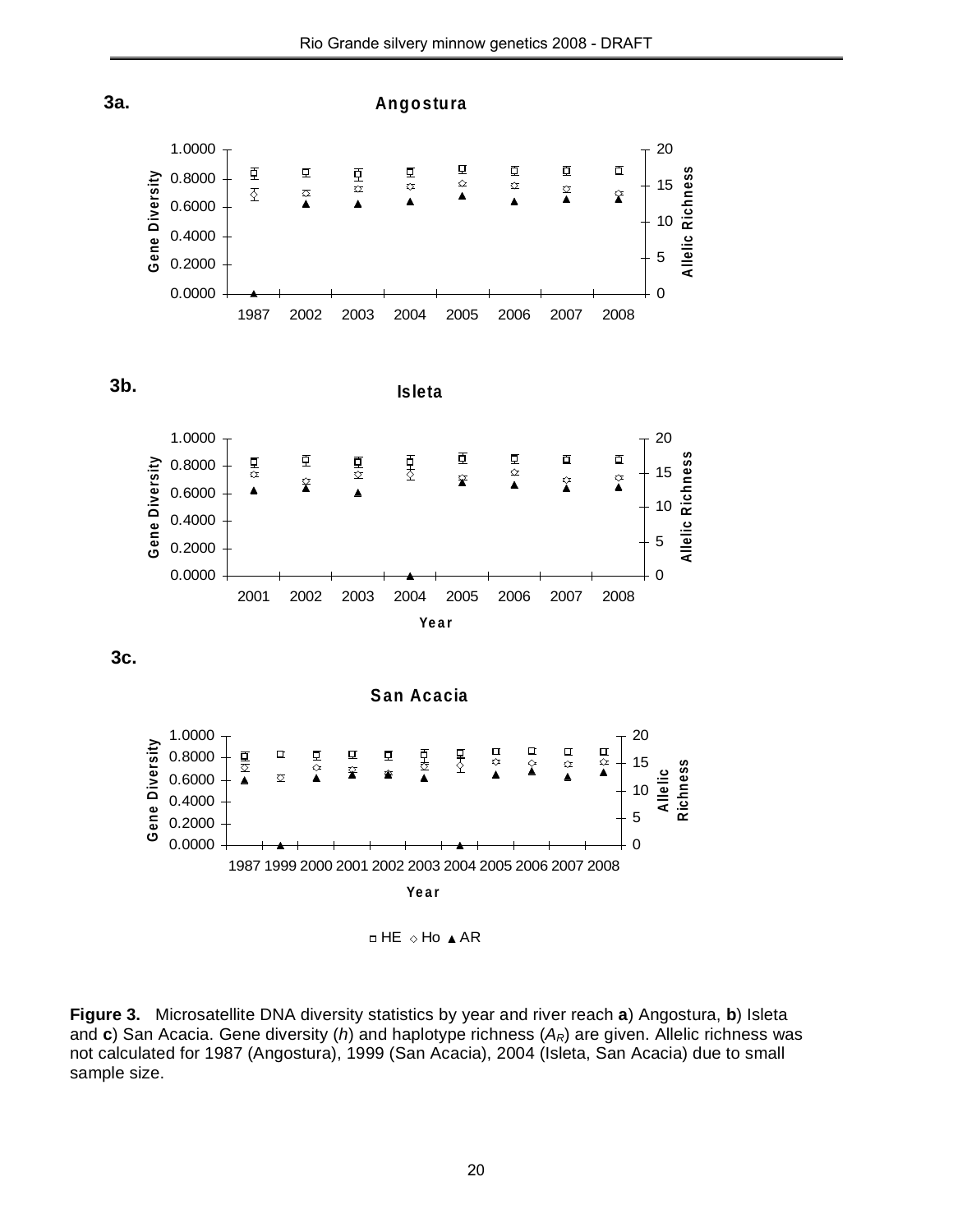**Allelic**

**Allelic**

**Allelic**

**Ric h n e s s**

**Ric h n e s s**

**Ric h n e s s**

 $n \wedge n$ 

**Figure 4.** Mitochondrial DNA diversity statistics by year and river reach **a**) Angostura, **b**) Isleta and **c**) San Acacia. Gene diversity (*h*) and haplotype richness (*AR*) and given. Allelic richness was not calculated for 1987 (Angostura, San Acacia), 1999, 2004 (Isleta, San Acacia) due to small sample size.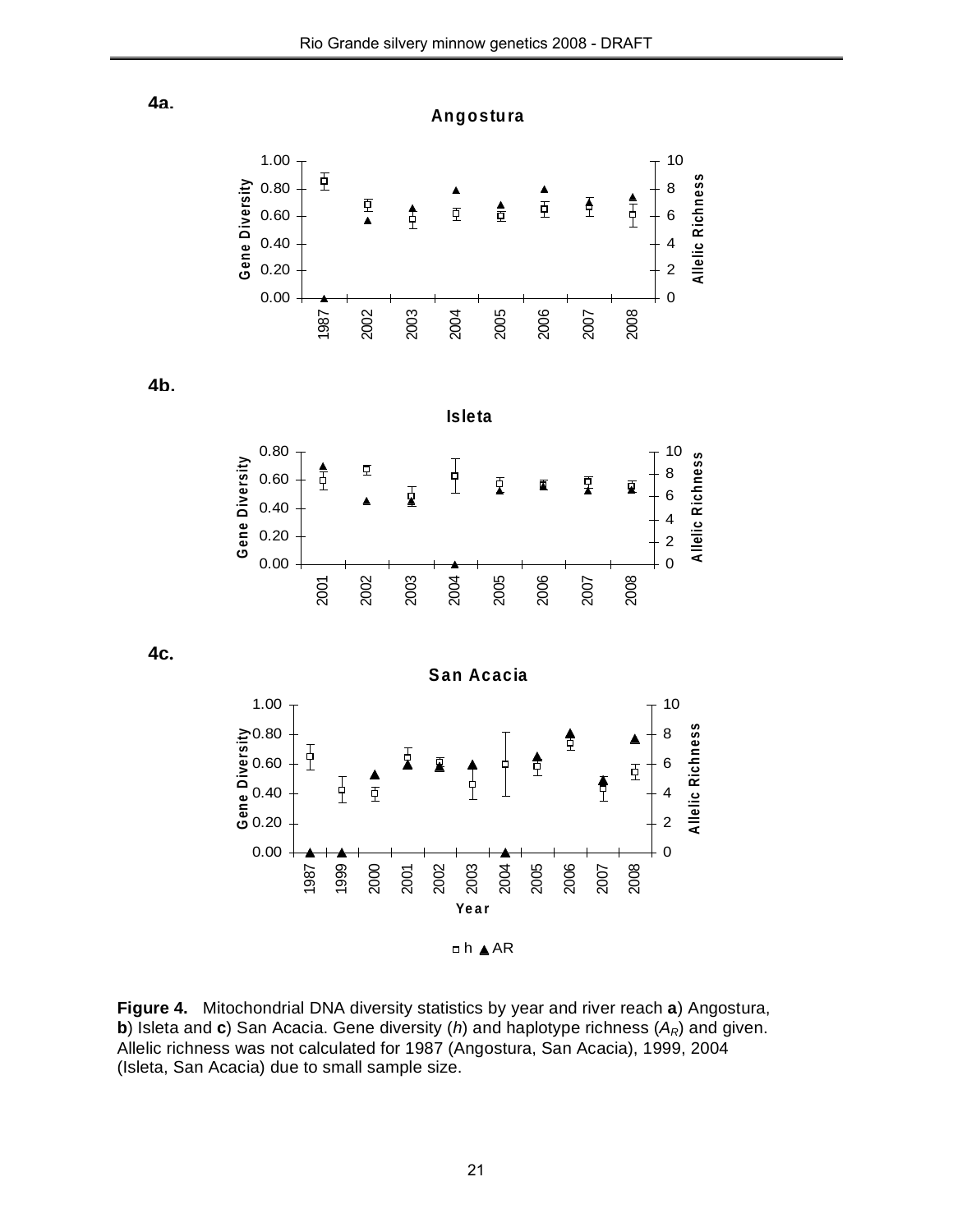variance (AMOVA) analysis was conducted by grouping wild samples, stocks reared from wild caught eggs and captive spawned stocks. Genetic variation among these samples was small and not significantly different from zero ( $F_{CT}$  = 0.001, P=0.1554). A significant portion of genetic variation could be explained by differences among samples within groups ( $F_{SC}$  = 0.019, P < 0.0001), and among samples irrespective of their groupings ( $F_{ST}$  = 0.020, P < 0.0001). Pairwise  $F_{STs}$  were calculated for 2008 among sampling localities. Values of  $F_{ST}$  were small yet there were 21 significant values after Bonferroni correction for multiple tests from a total of 36 pairwise comparisons (Table 4c).

### *Mt-DNA- Population Structure*

Pairwise F-statistics were calculated between all wild samples collected in 1987 and from 1999- 2008. After Bonferroni correction was applied there were six significant comparisons from a total of 45 (Table 4b). Five of the significant comparisons involved the sample collected in 2000 and the remaining significant comparison was between 2002 and 2008. We also conducted two hierarchical analyses of molecular variance in which samples were grouped by year and by river reach. Results indicated that genetic differences among river reaches (Angostura, Isleta and San Acacia)  $(F_{CT} = 0.0004, P = 0.390)$  were not significantly different from zero. However, within years a small but significant portion of variation could be partitioned among samples within reaches  $(F_{SC}=0.0114, P < 0.0001)$ . When samples were grouped by year a small but significant  $(F<sub>CT</sub> = 0.0091, P<0.0001)$  portion of variation could be explained by year. We also calculated pairwise  $F_{ST}$  values among 2008 samples collected at different localities. There were no significant differences among localities after Bonferroni correction was applied (Table 4).

#### *Effective Population Size*

Variance effective size was estimated between all wild samples collected from 1999 to 2008 (Figure 5a). Ten temporal comparisons were also made with a sample collected in 1987, for all of these *NeV* was above 450 and five estimates were above 1000. With the exception of the 1987 to 1999 comparison maximum likelihood estimates (MLNE) were larger and all were in excess of 1000.  $N_{eV}$  was 54.4 (95 % Cls 41.9 – 70.3) for most recent temporal comparison (2007 and 2008); the lowest estimate seen since genetic monitoring began. The maximum likelihood estimate for the same period was higher ( $N_e$  = 150.8, 95 % CIs 130.2 – 177.5) but also the lowest recorded to date. The harmonic mean across all pairwise estimates (1999-2008) was 277 (MLNE) and 153 (*NeV*).

Trends in variance female effective size (calculated from Mt-DNA haplotype frequencies) showed an increase with an estimate of infinity for 2007 and 2008 comparison and N<sub>eV</sub> of 538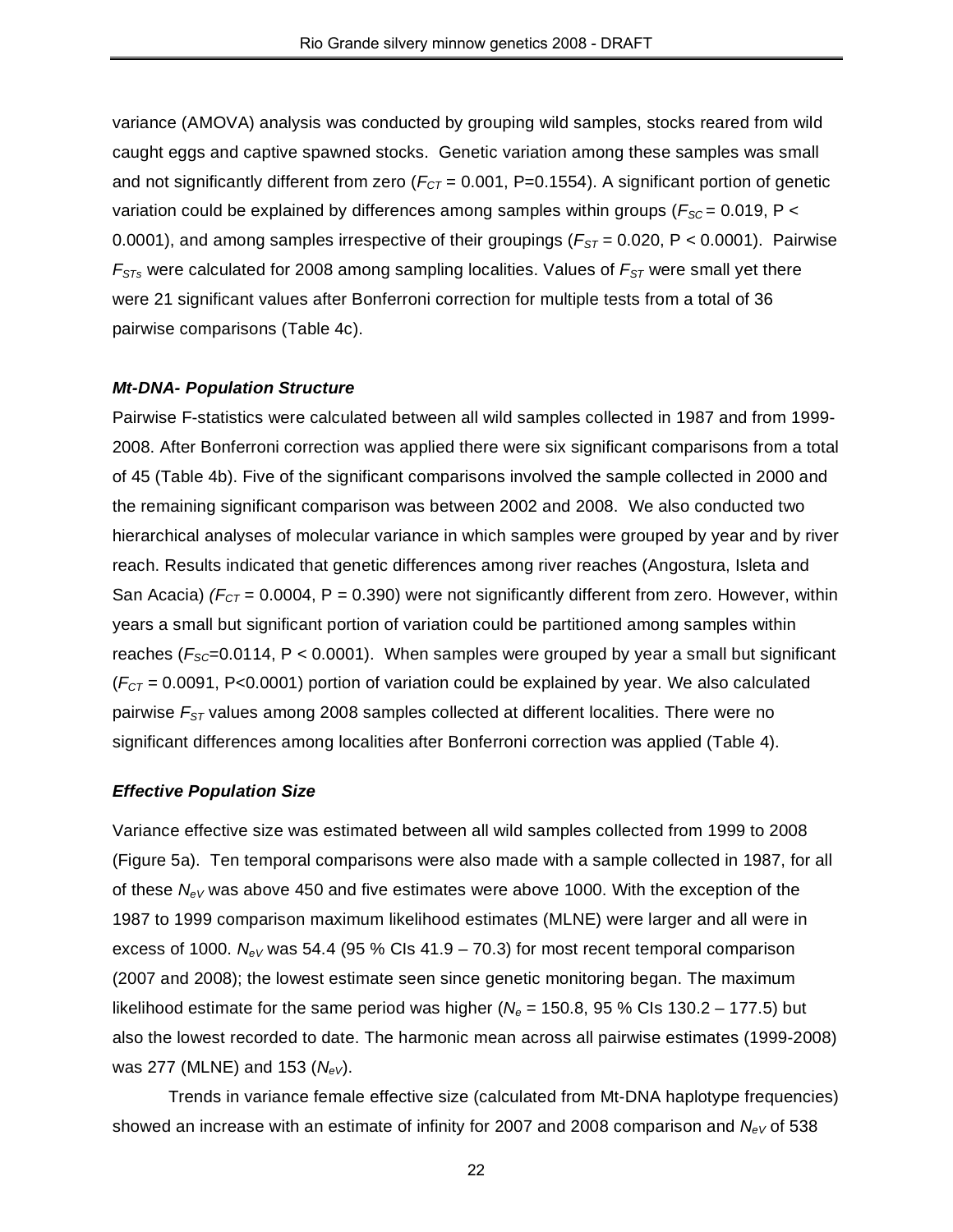**5a.**



 $\Diamond$  Ne (temporal)  $\Box$  Ne (MLNE)





 $\Diamond$  MLNE  $\Box$  Nefv

**Figure 5. a)** Pairwise genetic effective size estimates based on microsatellite DNA (boxes indicate generation intervals separating pairwise comparisons) and **b)**  mitochondrial DNA data.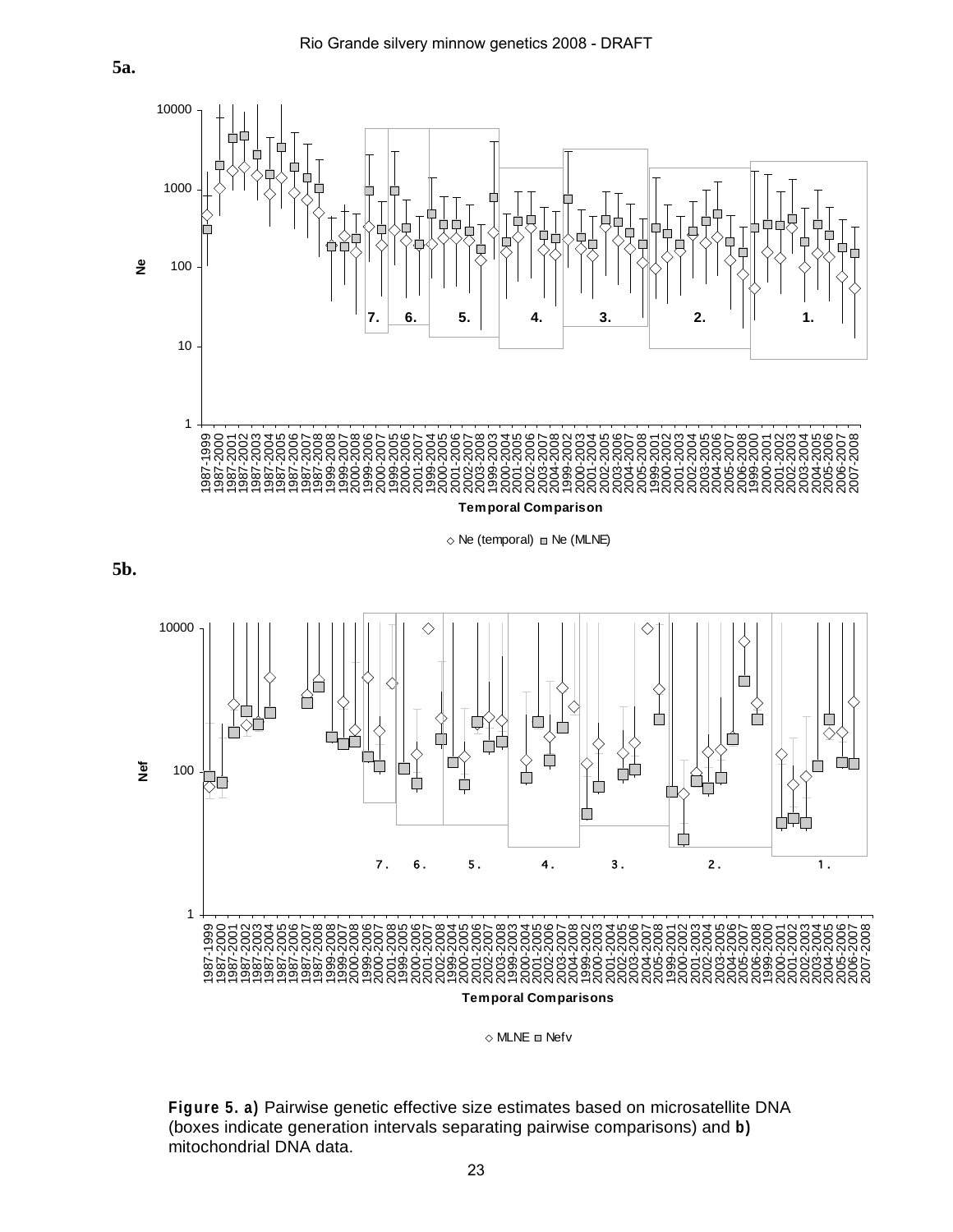and 927 (MLNE) for the 2006-2008 comparison (Figure 5b). The harmonic mean for samples collected in from 1999 to 2008 was  $N_{ef}$  = 258.29 (MLNE) and  $N_{ef}$  = 71.33 (NeEstimator) (samples where N<sub>e</sub> was infinity were excluded).

## **Discussion**

### *Genetic status of the species in 2008*

To interpret genetic data it is important to consider the demographic trends in the population. Although catch rates for Rio Grande silvery minnow were high in 2008, population densities in previous years also influence the amount of diversity. Favorable spring flows in 2007 resulted in an almost an order of magnitude increase in adult silvery minnow density in the middle Rio Grande in 2007 over 2006 densities; a year of poor spawning and recruitment (Dudley and Platania 2007). Population monitoring data for 2008 shows that in the month immediately preceding spawning, Rio Grande silvery minnow was more abundant than in 2007 (Dudley and Platania 2008). Genetic diversity measures including heterozygosity and average gene diversity increased above those recorded in 2007 in the wild Rio Grande silvery minnow population yet these measures were still lower than those observed between 2004 and 2006. Microsatellite allelic richness in 2007 and 2008 was higher than in previous years. Average inbreeding coefficients (*FIS*, which measures the departure of observed and Hardy-Weinberg expected heterozygosity) decreased slightly from 2007. Levels of gene diversity (*h*) at the mitochondrial ND4 of wild Rio Grande silvery minnow was similar to that recorded in 2007 but also lower than observed between 2004 and 2006. More mitochondrial haplotypes were identified in 2008 than in prior years, but this measure is strongly sample-size dependent and 2008 marked the largest sample sizes ever obtained over the history of the study. Here, the word 'haplotype' refers to the matrilineal inheritance of the mtDNA genome, which is distinct from biparental inheritance exhibited by microsatellites (i.e., both a male and female parent contributes to the 'genotype'). Genetic diversity can only be generated by mutation (which is not expected to be a factor over the short time-frame of this study) or by input from genetically diverse captive stocks. For this reason, it take sometime to recover after a year of poor recruitment as occurred in 2006 which presumably resulted in a comparatively few spawners in 2007.

Estimates (calculated from microsatellite data) of variance effective population size (*NeV*) for 2007-2008 calculated using the temporal and pseudo-maximum likelihood methods, were the lowest observed since genetic monitoring began. Low  $N_{eV}$  results from an important interaction of life history (e.g., pelagic eggs and larvae) and habitat fragmentation by dams that results in high variance in reproductive success among spawning pairs in the Rio Grande (Alò &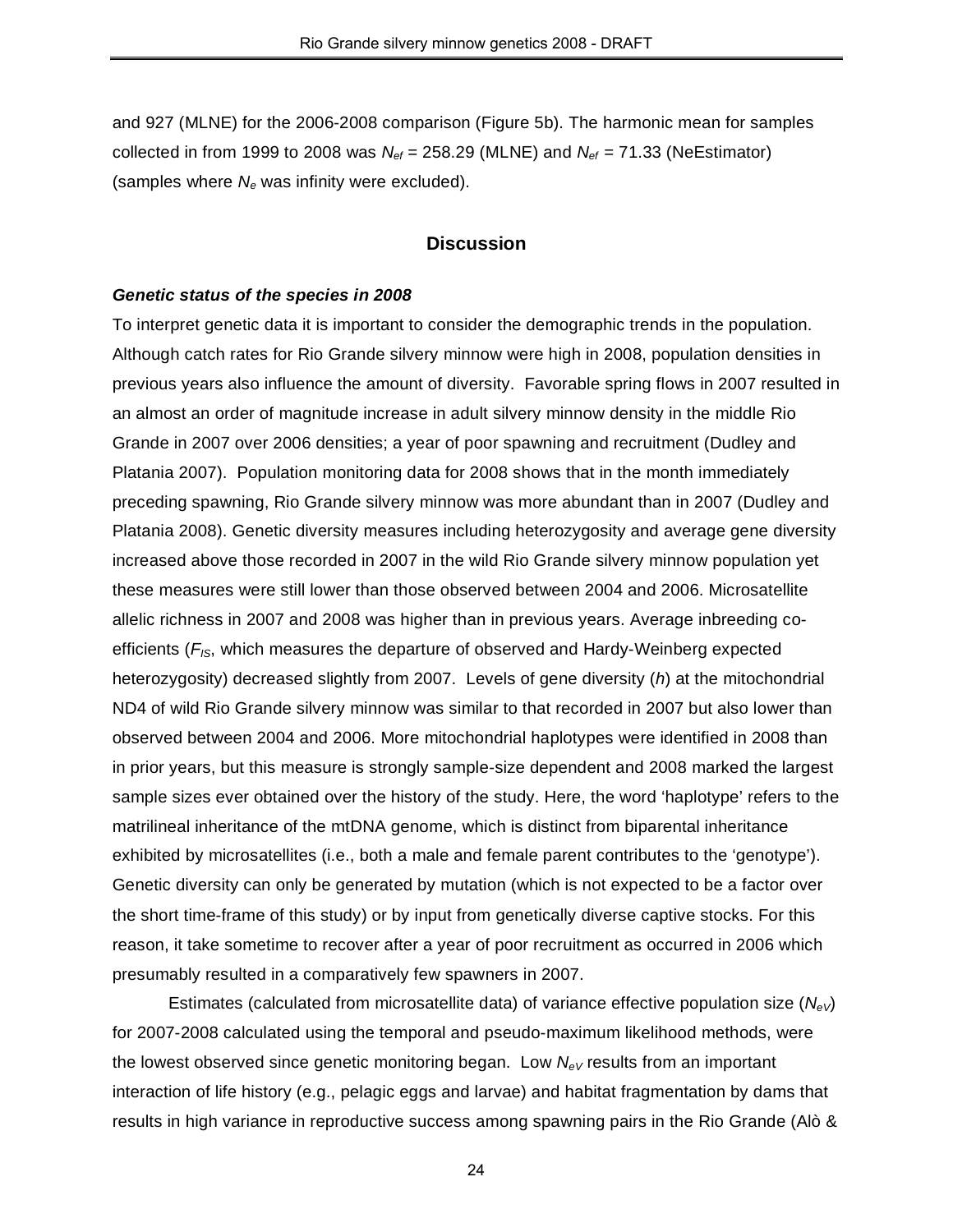Turner 2005, Osborne *et al*. 2005, Turner *et al*. 2006). It is important to note that the negative interaction of life history and fragmentation occurs even when recruitment is strong because downstream displacement of eggs and larvae is arguably greater when spring flows are higher (Dudley 2004).

In contrast to estimates of effective size from microsatellites, those obtained from mitochondrial DNA haplotype frequency data showed a dramatic increase in the female effective size over previous years. There are several possible explanations for discrepancy between mitochondrial and nuclear effective size estimates including i) unequal sex ratio or effective sex ratio, iii) differences in precision of estimates and iv) the effect of low frequency alleles. Disparities in sex ratio are unlikely to be a problem given the degree of skew required for this to affect *Ne*. However, it would be useful to obtain sex ratio estimates for Rio Grande silvery minnow to examine this in the future. Microsatellites have greater power to detect changes in allele frequencies because they are based on nine independent loci (and approximately 261 alleles across all loci) whereas estimates from mitochondrial DNA are based on a single locus (14 different alleles). Turner et al. (2001) demonstrated that the temporal method can overestimate *Ne* in several instances including when i) the proportion of rare alleles in the data set is high such as in microsatellites and ii) when the number of individuals sampled is small. Maximum-likelihood estimates are less impacted by high incidence of rare alleles (Wang 2001) and although these estimates are larger than the temporal method estimates, they are still a fraction of those from mitochondrial DNA. The presence of rare allele is unlikely to explain the disparity because the microsatellite estimates (which have more rare alleles) are lower rather than higher than the mitochondrial estimates. Additionally, if estimation bias between mitochondrial and microsatellite DNA was responsible for the disparity, we would expect to see this across years not just in 2008.

Several other assumptions are made by the methods used to estimate *Ne* including population subdivision and migration, do not change gene frequencies within the population over the sampling period. There is no evidence of persistent population structure within the Rio Grande silvery minnow population. Augmentation of the wild population with large numbers of captive bred fish in recent years may be a proxy for migration. Captive bred fish are derived from a somewhat limited number of broodstock that may cause a random divergence of allele frequencies between them and the wild population. Ryman and Laikre (1991) suggested that in some cases supportive breeding can cause the effective size of the 'wild' population to decrease. It was postulated that this could occur if the effective size of the captive population is small, but survival of captive fish is higher than for wild fish. Once released captive fish may therefore comprise a disproportionate component of the population. The greatest risk of this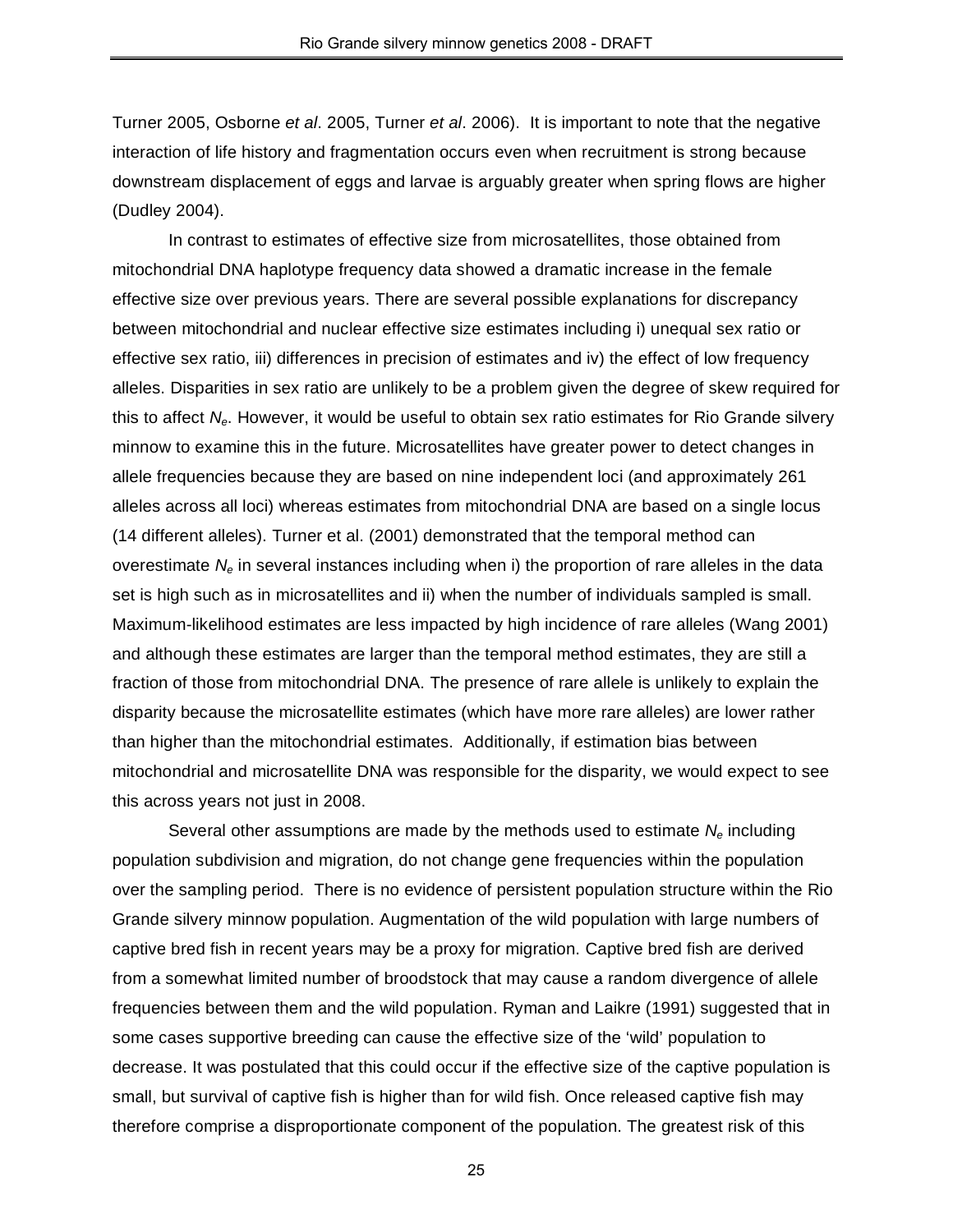occurring is when the effective size of the wild population is small and the contribution of the captive stock is large but is characterized by small *Ne* (Ryman and Laikre 1991). The data presented here and in Aló and Turner (2005) indicates that *Ne* of the wild population in silvery minnow is small and in years where captive stocks are all derived from captive spawning (as opposed to captive reared wild-caught eggs) the captive stock may have smaller values of *Ne*. We postulate, that in years where there is poor spawning and poor recruitment in the wild as occurred in 2006, captive fish released in the fall and following spring, may comprise a disproportionately large fraction of the population. In this scenario the effective size of the population may be reduced. In 2007 three lots of fish were released, one was captive spawned and two were from wild-caught eggs reared in captivity. These eggs were collected in 2006 when spawning and recruitment were poor due to low spring runoff and river drying in the summer. We propose to explore the interaction between the wild population and captive stocks in the future because this interaction, in addition to environmental conditions, clearly impact diversity and effective population size of the wild population of Rio Grande silvery minnow.

## *Genetic Diversity of Captive Stocks*

In 2008 we characterized genetic variation in the sole lot of captive spawned fish that was repatriated to the river in fall 2007. These fish were bred at Dexter National Fish Hatchery and Technology Center using broodstock collected as eggs from the Rio Grande in 2002. Diversity measures for this lot (MJO07-007) were comparable to the wild population. In addition, two lots of fish reared from wild-caught eggs (collected in 2006) were repatriated to the Rio Grande in fall 2007. Diversity measures calculated from microsatellite DNA data were comparable to the wild population and to previous egg collections. There is more variation in diversity measures across all captive spawned stocks and on average, allelic richness is lower than for wild-caught eggs. The diversity of these stocks ultimately depends on the size and diversity of the broodstock. In 2004 hatchery managers began using paired matings and where group spawns were conducted, the numbers of male and female broodstock were equalized. The purpose of theis strategy has been to maximize the genetic diversity and effective size of the captive stocks. It is also important to maintain as many groups of captive fishes at different rearing and grow-out facilities as practical, as mixed-lot repatriates appear to represent more genetic diversity (especially allelic richness) than single lots, perhaps due to slight variation among rearing conditions and increased numbers of broodstock for mixed lots. We also suggest that, when possible, wild caught eggs should be salvaged and reared for repatriation to the river and for refreshing captive stocks.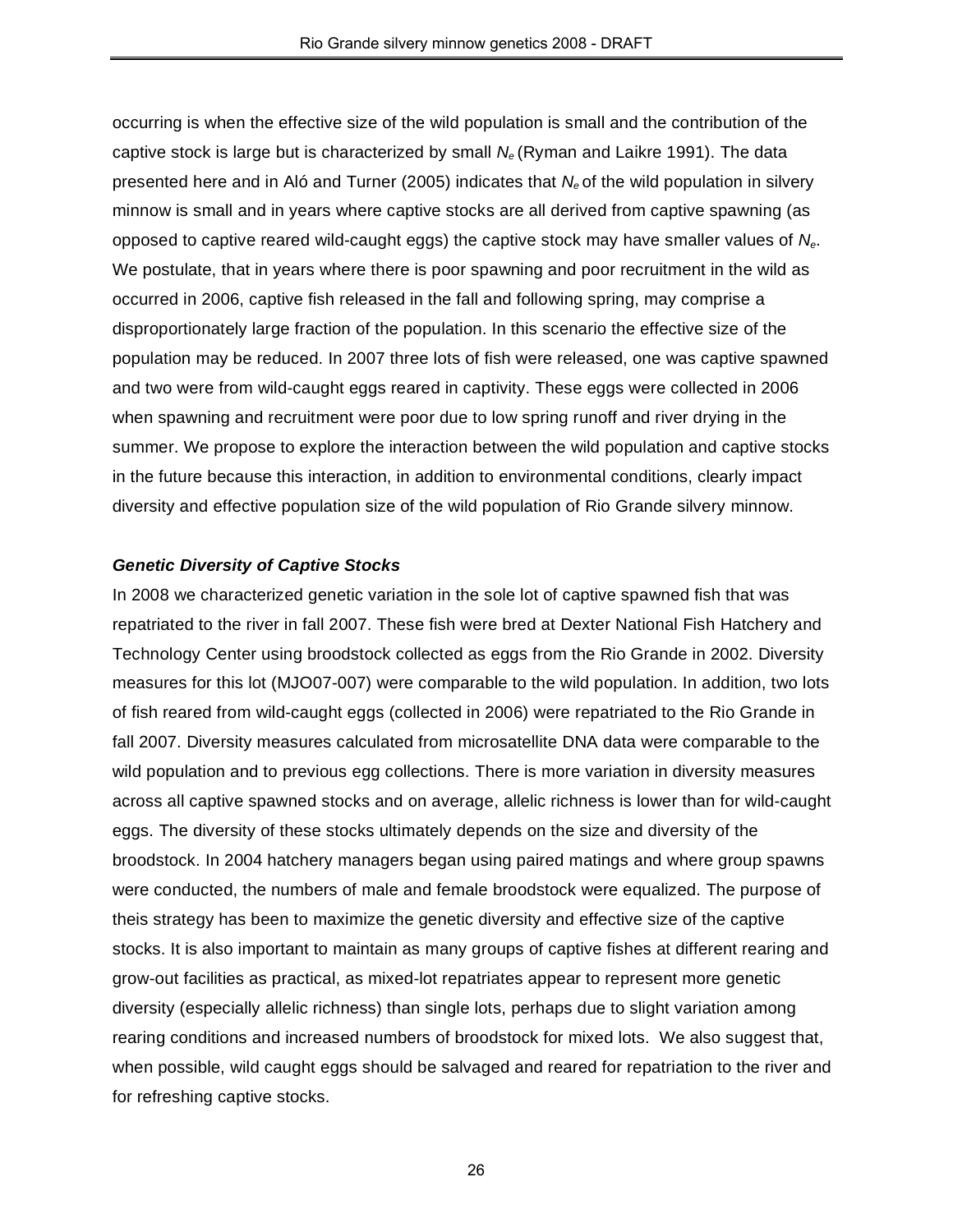#### *Genetic structure and diversity comparisons between middle Rio Grande reaches*

Critical habitat in the Middle Rio Grande is fragmented by four dams that define three distinct reaches: Angostura, Isleta, and San Acacia. Like previous years (where sufficient data were available to test for genetic differences among reaches) we identified no statistically significant spatial genetic structure from microsatellite data among river reaches in the middle Rio Grande. The finding of no significant structure among reaches is not surprising as distinct river reaches are connected by substantial gene flow. Gene flow among reaches is facilitated by transport of eggs and larvae (from upstream to downstream), augmentation activities, and movement of salvaged fish (from downstream to upstream). Prior to fall 2005 all augmentation occurred in the Angostura reach. Since fall 2005, silvery minnow have also been stocked in both the Isleta and San Acacia reaches (Remshardt 2007). Interestingly, heterozygosity and microsatellite allelic richness have been higher from 2005-2008 than in previous years and have also remained more stable. This is likely a consequence of stocking in downstream reaches, less river intermittency in these reaches during this period, or a combination of both these factors.

As in previous years we identified significant local genetic structuring (based on microsatellite data) of Rio Grande silvery minnow among 2008 collection sites. Local genetic structure is apparent because adults form aggregations that comprise a small yet presumably random subset of the total adult population. This results in a natural sampling effect, so that each aggregation comprises a subset of the total available genetic diversity in a reach. These groups are transitory in nature and therefore do not represent 'distinct population segments'. The existence of these genetically distinct groups suggests however, that collection of fish for broodstock or for egg collections for hatchery rearing purposes should be from as many localities as possible to account for the presence of local population structure. Collections should be made throughout the current distribution of the species to maximize levels of diversity in hatchery stocks.

### *Conclusions*

We have been monitoring changes in commonly used metrics of genetic diversity such as allelic richness, heterozygosity, and genetically effective population size (*Ne*) in the middle Rio Grande population of Rio Grande silvery minnow for a decade. The increased abundance in 2007-2008 compared to 2006 has been accompanied by positive changes in diversity measures. Allelic richness (mitochondrial DNA) and microsatellite gene diversity and heterozygosity increased in 2008. In addition the value of the average inbreeding co-efficient declined from 2007 values. There were increases in allelic richness (microsatellites and mitochondrial DNA) in all river reaches and heterozygosity increased from 2007 levels in the Isleta and San Acacia reaches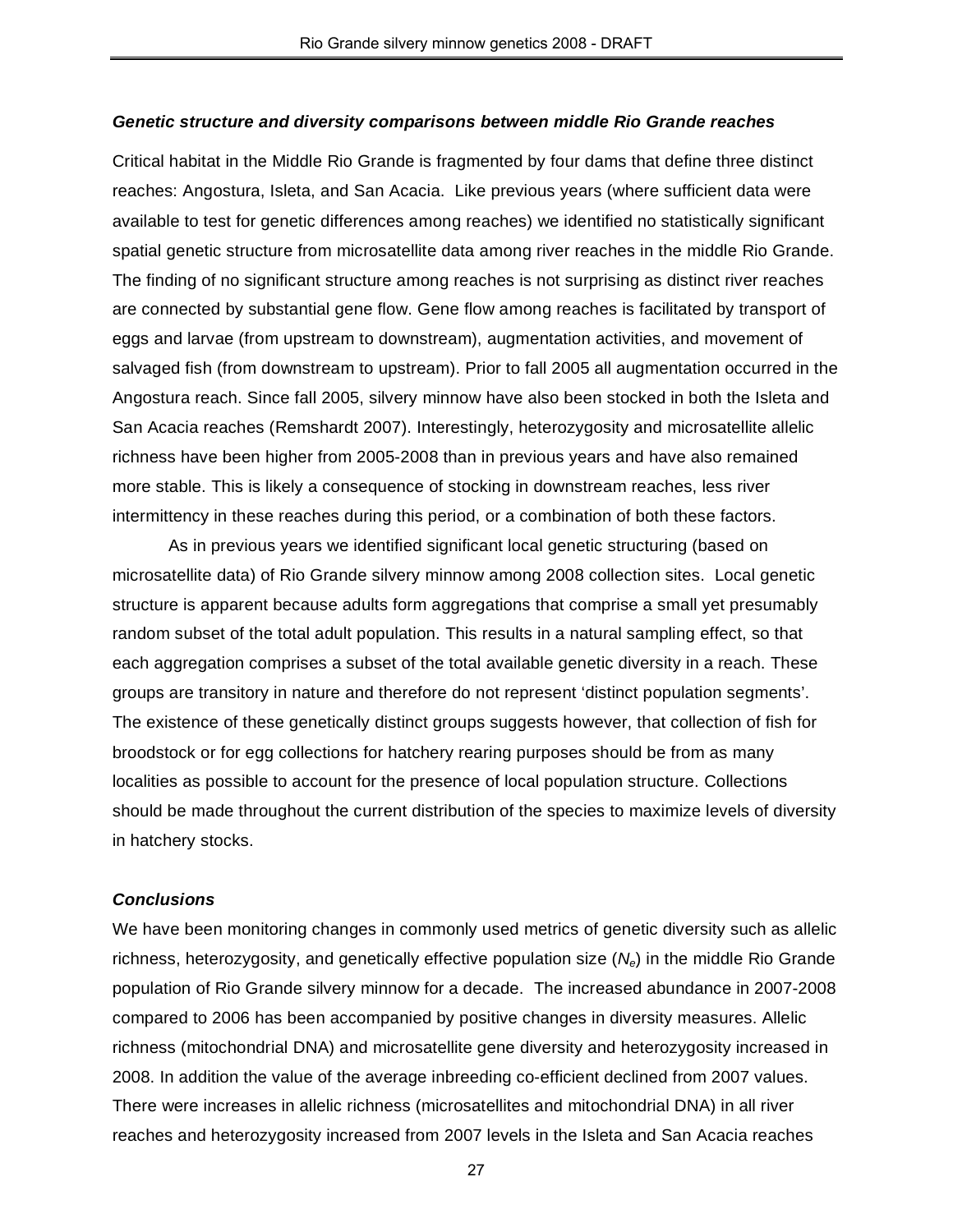but declined in the Angostura reach. Mitochdondrial gene diversity also increased in the San Acacia reach, but remained similar to 2007 levels in the Angostura and Isleta reaches. Increases in gene diversity reflect increases in relative frequencies of previously rare genetic variants and not from new mutations in the population. Mitochondrial DNA data indicated a sharp increase in the genetic effective size for the most recent temporal comparison (2007- 2008). These positive developments are likely a result of increases in abundance in the wild in 2007-2008, decreased severity of river drying, and inputs of diversity from captive stocks. In contrast to these findings, the genetic effective size estimates calculated from microsatellites are small, as previously recorded. This may be caused by the interaction of captive and wild stocks and their genetic effective sizes. How this interaction affects effective size is likely determined partly by the extent and magnitude of spring flows as well as the degree of summer drying as discussed above. Low effective size of microsatellites suggests that demographic dynamics in the wild may still exert downward effects on total genetic diversity in the future, particularly in the absence of reconnection of river reaches and stocking.

## **Acknowledgements**

Our sincere thanks are extended to C. S. Altenbach, Terina Perez and staff of the Albuquerque Biological Park, M. Ulibarri and Connie-Keeler Foster and staff (U.S. FWS, Dexter National Fish Hatchery and Technology Center), S. P. Platania (SPP), J. E. Brooks (U.S. FWS), R. K. Dudley, A. M. Snyder (University of New Mexico, Museum of Southwestern Biology), M. D. Porter (Bureau of Reclamation), the Albuquerque Fishery Resources Office of the U.S. Fish and Wildlife Service particularly J. Remshardt, and staff of the Museum of Southwestern Biology for technical and logistic support throughout the project. T. Diver, A. Sharp, S. Netz, T. Max, M. A. Benavides, D. Alò, W. Wilson, G. Moyer, C. Cooper, and M. Foster provided laboratory and/or field assistance. Kevin Buhl provided finclips of captive RGSM (TE046447-0). G. Rosenberg and staff of the UNM Molecular Biology Core Facility provided vital technical support. Funding was provided by U.S. Bureau of Reclamation through the Middle Rio Grande Endangered Species Collaborative Workgroup, U.S. Fish and Wildlife Service, and the National Science Foundation, New Mexico Department of Game and Fish and U. S. Forest Service. Rio Grande silvery minnow were collected under Federal Fish and Wildlife Permits TE038055-0 (TFT) and New Mexico Department of Game and Fish Scientific Collecting Permits 1896 (SPP) and 3015 (TFT). Fin clips were also provided by U.S Fish and Wildlife Service New Mexico Fishery Resources Office.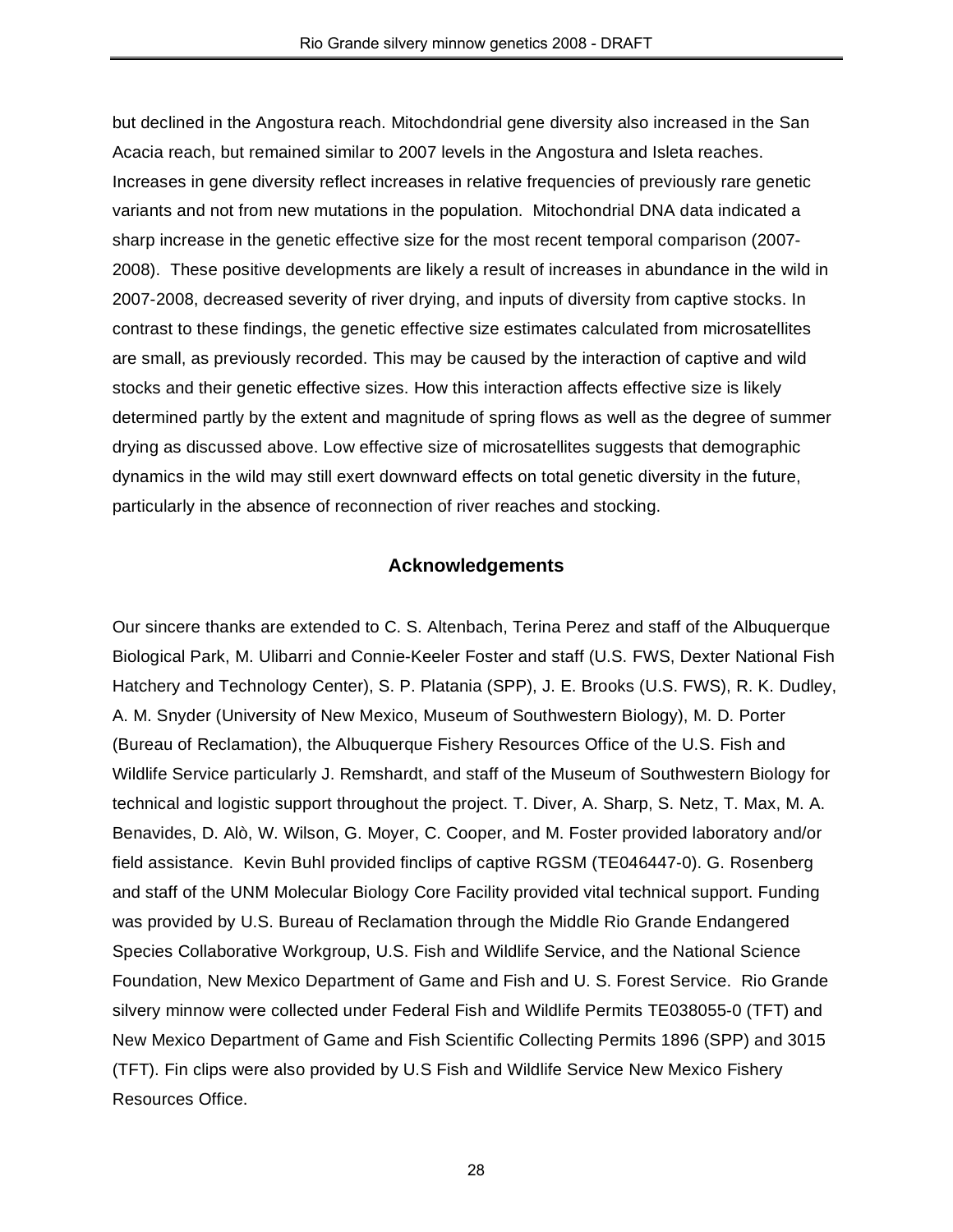# **Literature Cited**

- Alò, D. & T. F. Turner. 2005. Habitat fragmentation lowers the effective size to census size ratio ( $N_e/N$ ) in ecological time: a case study of the endangered Rio Grande silvery minnow, *Hybognathus amarus*. *Conservation Biology* 19 (4), 1138-1148.
- Avise, J.C. 2000. Phylogeography: The History and Formation of Species. Harvard University Press, Cambridge, MA. (447 pp.).
- Bessert, M.L., & G. Ortí. 2003. Microsatellite loci for paternity analysis in the fathead minnow, *Pimephales promelas* (Teleostei: Cyprinidae). *Molecular Ecology Notes* 3, 532-534.
- Bestgen K.R. & S.P. Platania. 1991. Status and conservation of the Rio Gran de silvery minnow, *Hybognathus amarus*. *Southwestern Naturalist*. 36, 225–232.
- Cook, J., Bestgen, K. R., Propst, D. L. & T. L. Yates. 1992. Allozyme divergence and systematics of the Rio Grande silvery minnow, *Hybognathus amarus* (Teleosteri: Cyprinidae). *Copeia* 1998: 36-44.
- Dimsoski, P., G. Toth, & M. Bagley. 2000. Microsatellite characterization in central stoneroller *Campostoma anomalum* (Pisces: Cyprinidae). *Molecular Ecology* 9: 2187-2189.
- Dudley, R. K. 2004 *Ichthyofaunal drift in fragmented rivers: empirically-based models and conservation implications*. Ph. D. thesis. Univ. New Mexico, Albuquerque, NM.
- Excoffier, L., P. E. Smouse & J. M. Quattro.1992. Analysis of molecular variance inferred from metric distances among DNA haplotypes: application to human mitochondrial DNA restriction data. *Genetics* 131, 479-491.
- Girard, C. 1856. Researches upon the cyprinoid fishes inhabiting the freshwaters of the United States of America from the Mississippi Valley, from specimens in the Museum of the Smithsonian Institution. Proc. Acad. Nat. Sci., Philidelphia 8, 165 - 213.
- Goudet, J. 1995. FSTAT Version 1.2: A computer program to calculate F-statistics. *Journal of Heredity* 86, 485-486.
- Guo, S. W. & E. A. Thompson. 1992. Performing the exact test of Hardy-Weinberg proportion for multiple alles. *Biometrics* 48, 361-372.
- Hillis, D., Moritz, C. & B. Mable. 1996. *Molecular Systematics*, Sinauer. USA
- Leberg, P. L. 2002. Estimating allelic diversity: Effects of sample size and bottlenecks. *Molecular Ecology* 11, 2445-2449.
- Nei, M. 1987. Molecular Evolutionary Genetics. Columbia University Press, New York.
- Nei, M. & F. Tajima. 1981. Genetic drift and estimation of effective population size. *Genetics* 98, 625-640.
- Osborne, M.J., Benavides, M.A. & T.F. Turner. 2005. Genetic heterogeneity among pelagic egg samples and variance in reproductive success in an endangered freshwater fish, *Hybognathus amarus* (Cyprinidae). *Environmental Biology of Fishes* 73 (4), 463-472.
- Osborne, M.J., Benavides, M.A., Aló, D. & T.F. Turner. 2005. Genetic effects of hatchery propagation and rearing in the endangered Rio Grande silvery minnow. *Reviews in Fisheries Science* 14 (1-2), 127- 138.
- Peel, D., Ovenden, J.R. & S.L. Peel 2004. NeEstimator: software for estimating effective population size, Version 1.3. Queensland Government, Department of Primary Industries and Fisheries. http://www.dpi.qld.gov.au/fishweb/11637.html.
- Petit, R. J., El Mousadik, A., & O. Pons. 1998. Identifying populations for conservation on the basis of genetic markers. *Conservation Biology* 12, 844-855.
- Remshardt, W.J. 2007. Experimental augmentation and monitoring of Rio Grande silvery minnow in the middle Rio Grande, New Mexico. Annual report submitted to the U.S. Bureau of Reclamation, Albuquerque Area Office, NM.
- Rice, W. R. 1989. Analyzing tables of statistical tests. *Evolution* 43, 223-225.
- Ryman N. & L. Laikre. 1991. Effects of supportive breeding on the genetically effective population size. *Conservation Biology* 5, 325–329.
- Schneider, S., D. Roessli, & L. Excoffier. 2000. ARLEQUIN: A software program for population genetic analyses. Version 2.000. Genetics and Biometry Laboratory, Department of Anthropology, University of Geneva.
- Swartz, M.K., G. Luikart & R.S. Waples. 2007. Genetic monitoring as a promising tool for conservation and management. *Trends in Ecology and Evolution* 22(1), 25-33.
- Turner, T.F. & Osborne M.J. 2006. Genetic monitoring of the Rio Grande silvery minnow: genetic status of wild and captive stocks in 2007. Annual Report submitted to the U.S. Bureau of Reclamation,